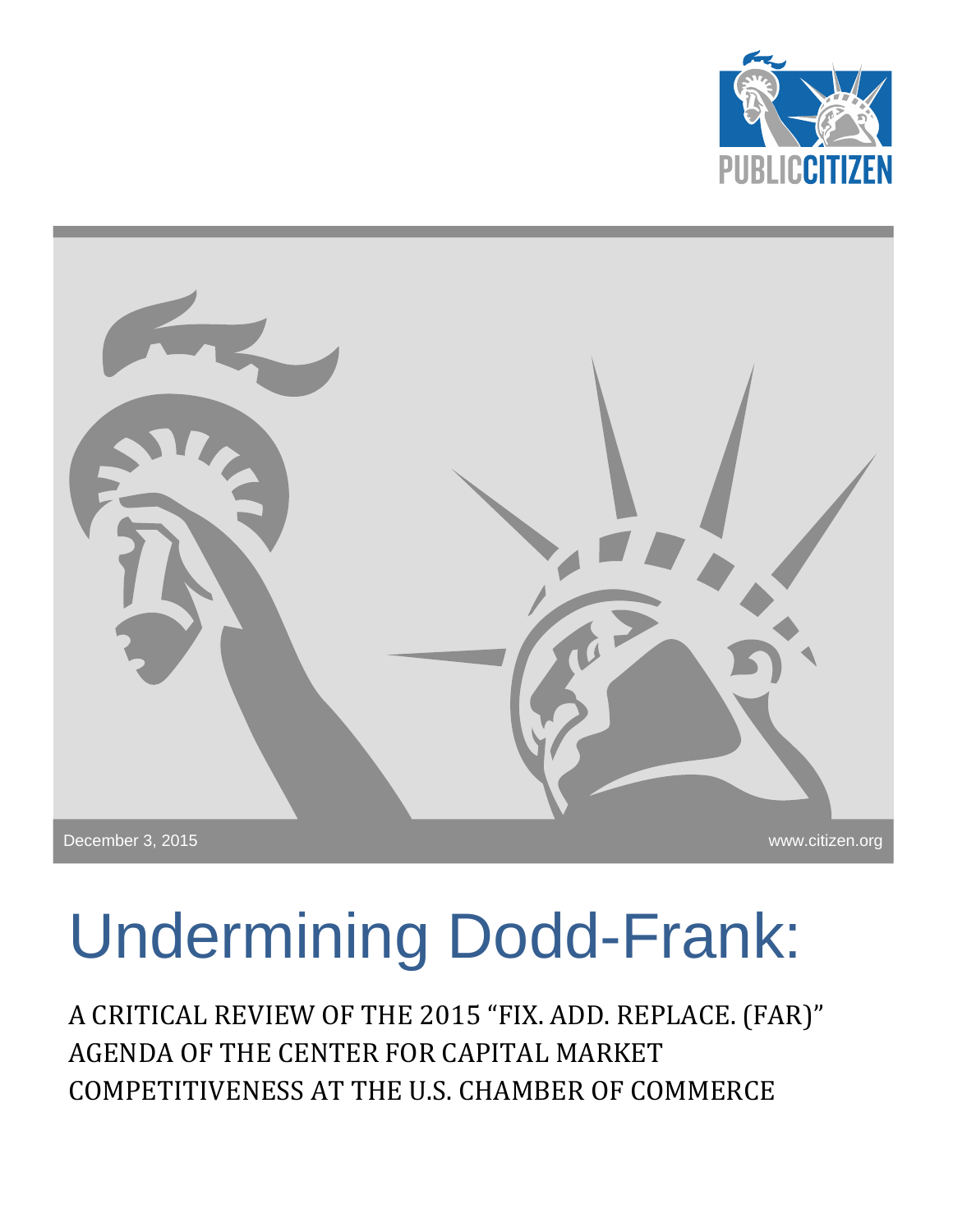#### **Acknowledgments**

This report was written by Don Marlais, Principal with Lincoln Park Associates for the Chamber Watch Project as a part of Congress Watch, and edited by Lisa Gilbert, Director, Public Citizen's Congress Watch division and Bart Naylor, Financial Policy Advocate with Public Citizen's Congress Watch.

#### **About Public Citizen**

Public Citizen is a national non-profit organization with more than 400,000 members and supporters. We represent consumer interests through lobbying, litigation, administrative advocacy, research, and public education on a broad range of issues including consumer rights in the marketplace, product safety, financial regulation, worker safety, safe and affordable health care, campaign finance reform and government ethics, fair trade, climate change, and corporate and government accountability.



Public Citizen's Congress Watch Chamber Watch Project 215 Pennsylvania Ave. S.E Washington, D.C. 20003 P: 202-546-4996 F: 202-547-7392 [http://www.citizen.org](http://www.citizen.org/)

© 2015 Public Citizen, Lincoln Park Associates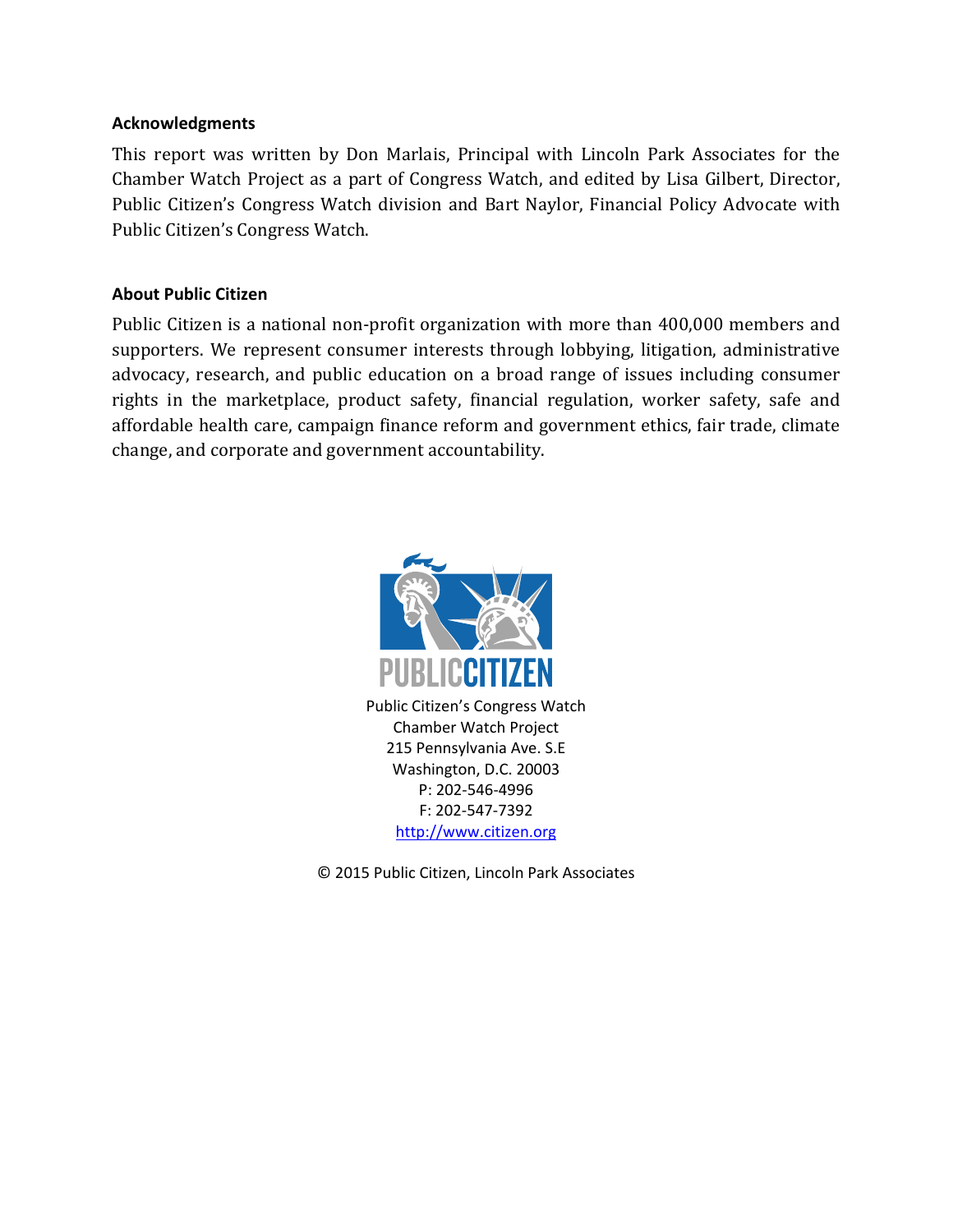# **Contents**

| Fix Agenda Item #4- Derivatives: Ensure End-Users are Able to Manage Financial Risks12                      |
|-------------------------------------------------------------------------------------------------------------|
|                                                                                                             |
| Fix Agenda Item #5- Financial Stability Oversight Council (FSOC) Opportunity: Coordinate Regulatory Efforts |
| Fix Agenda Item #6- FSOC: Enhance Transparency and Communication through Structural Reforms  14             |
| Fix Agenda Item #7- Systemic Risk Regulation and Designation: Establish Due Process  14                     |
|                                                                                                             |
| Fix Agenda Item #8- Accounting Convergence: Provide Accurate and Useful Information for Investors 15        |
| Fix Agenda Item #9- Public Company Accounting Oversight Board (PCAOB): End Regulation through               |
|                                                                                                             |
|                                                                                                             |
| Add Agenda Item #1- Domestic Regulatory Coordination: Improve the Regulatory Process by Consolidating       |
|                                                                                                             |
| Add Agenda Item #2- Global Regulatory Coordination: Ensure International Regulatory Efforts Are             |
| Add Agenda Item #3- International Financial Markets: Develop Market-Based Financing  18                     |
|                                                                                                             |
| Add Agenda Item #4- Economic Analysis: Understand the Economic Impact of Regulation 20                      |
|                                                                                                             |
| Add Agenda Item #5- Capital Standards: Harmonize Approaches to Capital and Leverage Requirements to         |
|                                                                                                             |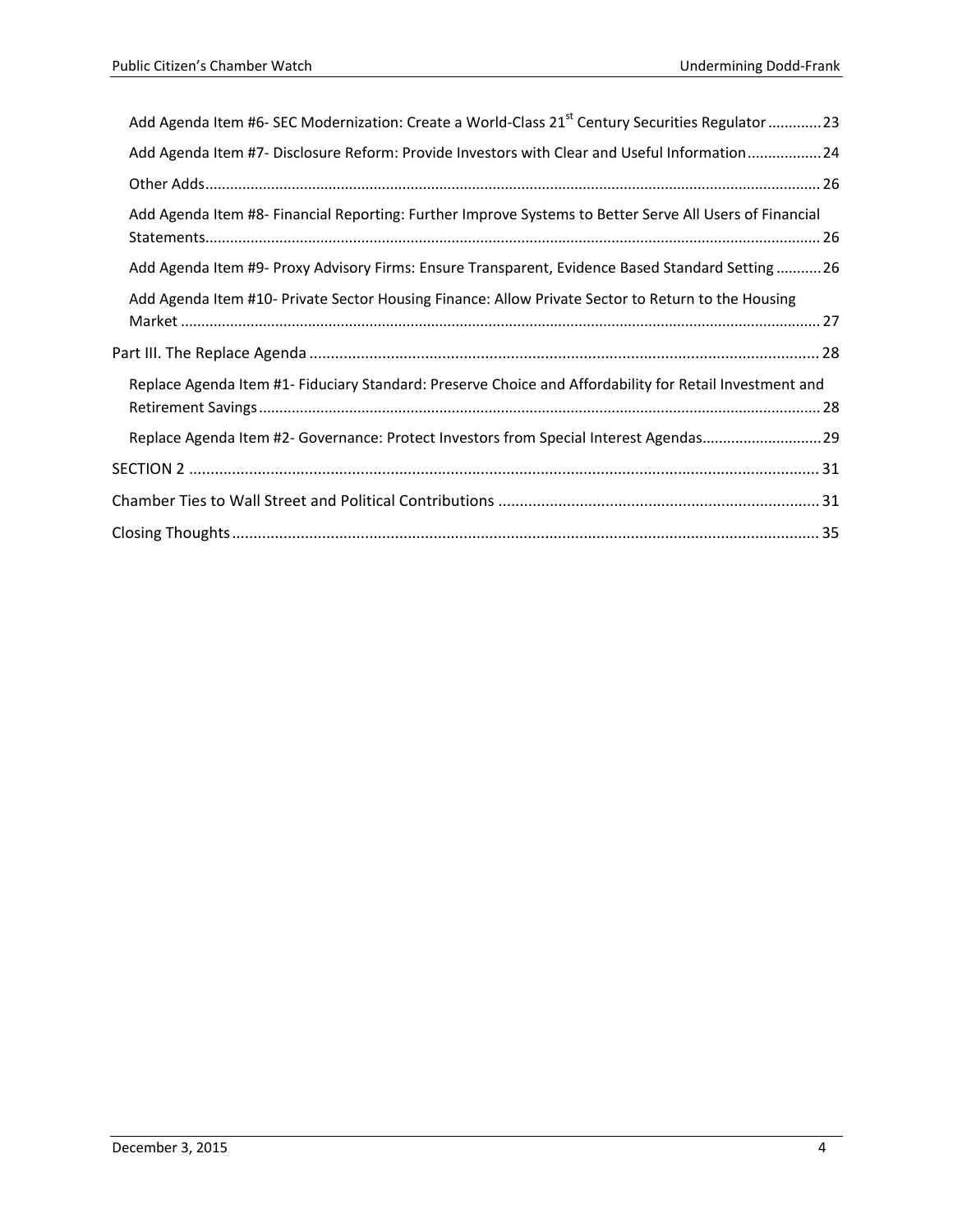# **Introduction**

<span id="page-4-0"></span>The enactment of the Dodd-Frank Wall Street Reform and Consumer Protection Act of 2010 (Dodd-Frank) was a reaction to the greatest financial crisis in the United States since the Great Depression. The Great Recession was fueled by lax oversight, fraud, and lack of regulation. Dodd-Frank sought to address many of the glaring shortcomings of the previous system of financial regulation. It gave federal officials great authority over banking, securities and commodity futures regulations. It created a new consumer finance regulator. It established a regulatory framework for swaps transactions. It provided a mechanism for the orderly liquidation of non-bank financial institutions and fashioned a systemic risk council to supervise large banks and other systemically important financial institutions ' <u>|</u><br>Depi

The passage of Dodd-Frank was a defeat for big businesses that lobbied against many of the provisions, and demonstrated that moneyed interests are not always the victors.

However, since its enactment five years ago, the business community and Dodd-Frank opponents on Capitol Hill (who are frequently supported by the business community) have sought to repeal or weaken many important provisions, or starve regulators of funds necessary to effectively implement the law.

The U.S. Chamber of Commerce (Chamber) is a leading opponent of Dodd-Frank and it has routinely advocated or supported efforts to roll back many of the protections embodied by financial reform law in the name of U.S. competitiveness and helping small businesses obtain needed credit.

Recently, the Center for Capital Markets Competitiveness (Center) at the Chamber issued its third "Fix. Add. Replace. (FAR)" Agenda in which it identified 21 overarching priorities. The [2015 FAR](http://www.centerforcapitalmarkets.com/wp-content/uploads/2013/08/CCMC-2015-FAR-Agenda.pdf)  [Agenda](http://www.centerforcapitalmarkets.com/wp-content/uploads/2013/08/CCMC-2015-FAR-Agenda.pdf) includes nine "Fix" priorities, ten "Add" priorities and two "Replace" priorities. Within these objectives are 56 more specific recommendations. The Chamber's FAR Agenda outlines and prioritizes the trade association's sought-after objectives for financial regulatory reform.

This paper will summarize each of these priorities and recommendations and provide some context relating to the actions taken by the Chamber to advance its agenda. Where the Chamber has issued a statement, submitted a comment or publicly opined on a specific recommendation alone, this paper will provide a separate analysis of the recommendation. Where Chamber commentary is more broad-based in nature, this paper will provide more general views.

Ultimately, the Chamber's views tend to be deregulatory in nature. As long as regulations allow companies to have unlimited access to capital or investments, can provide their goods and services to consumers without limitations and operate their businesses however they want, the Chamber will support them. However, once a regulation looks to extend consumer or investor protection in a way that removes the laissez faire posture of regulators, the Chamber opposes those efforts through engagement in the legislative, regulatory or judicial processes. The Chamber frequently couches its concerns under the auspices of helping the small business community, but clearly most of the issues on which it engages have little or nothing to do with Main Street businesses.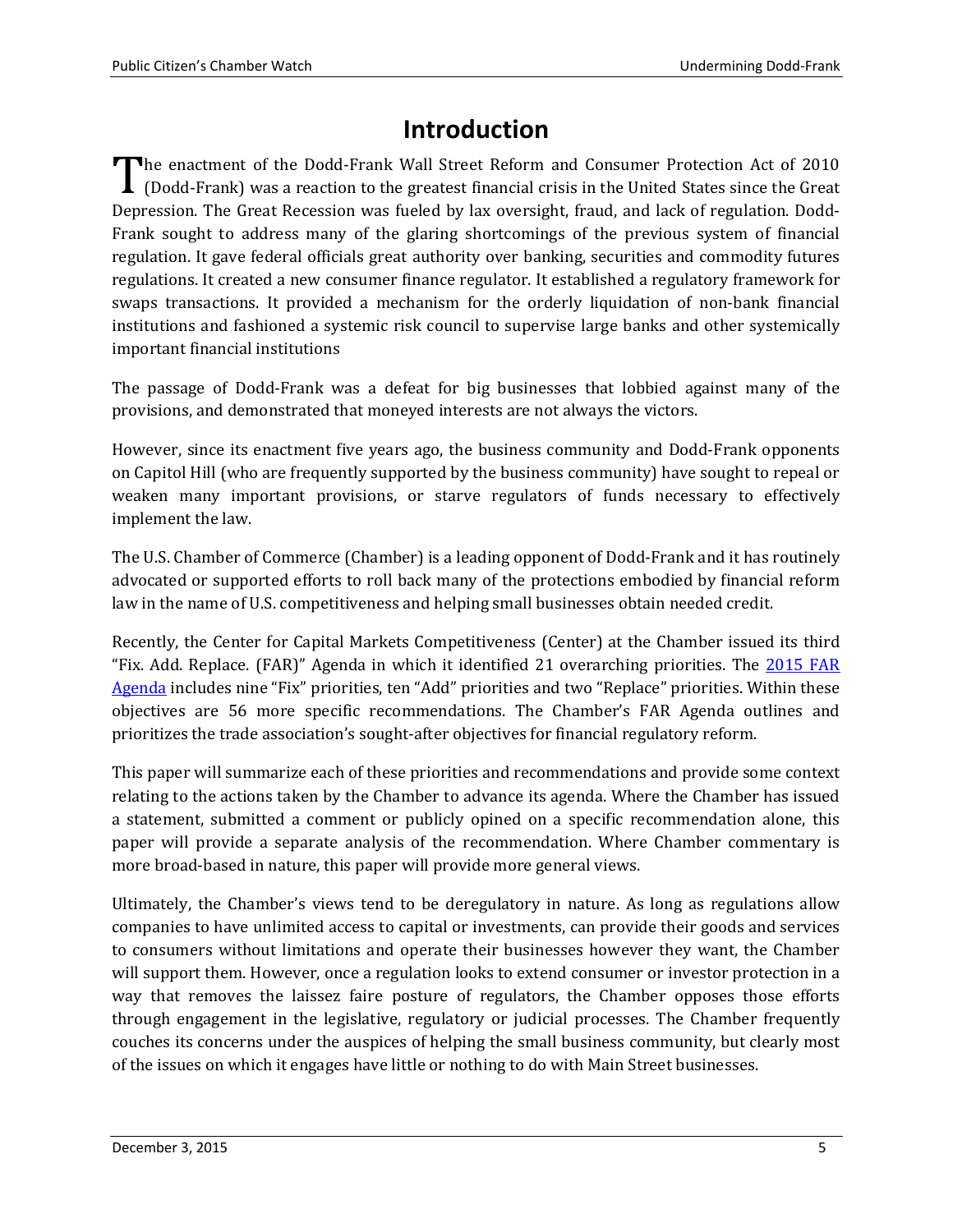<span id="page-5-0"></span>This paper will also dig deep to identify the connections between the financial services industry and the Chamber to demonstrate the inherent conflicts of interest embedded in the organization, which purports to speak for small and medium-sized businesses as it lobbies and attempts to impact elected and appointed officials to change the financial regulatory structure.

# **SECTION 1**

# **Part I. The Fix Agenda**

# **CFPB "Fixes"**

<span id="page-5-2"></span><span id="page-5-1"></span>The first three "Fix" priorities for the Chamber relate to the newest financial regulator- the Consumer Financial Protection Bureau (CFPB). While the CFPB has been in operation for less than five years, its prominence in the Chambers' agenda cannot be overstated. The Chamber has consistently opposed the creation of a consumer financial regulator as part of financial regulatory reform.

As early as June 2009, more than a year prior to the enactment of Dodd-Frank, the Chamber announced its opposition to the creation of the CFPB. To put this in context, at a time when the U.S .unemployment rate was approximately 9.5% due in large part to the overhang of debt consumers suffered for now underwater mortgages, the [Chamber teamed up with the nation's biggest banks to](http://thinkprogress.org/economy/2009/06/17/172824/coc-against-consumers/)  [oppose the creation of a consumer financial regulator.](http://thinkprogress.org/economy/2009/06/17/172824/coc-against-consumers/)

Soon thereafter, the Chamber announced plans for an aggressive campaign to oppose its creation, including  $$3$  million in radio, TV and online ads. While its efforts ultimately failed (and the agency was created as a stand-alone, independently funded regulator), the Chamber continues to resist the CFPB's efforts to protection consumers in every arena—from its efforts to police tricky clauses in contracts that keep customers from suing for corporate wrongdoing to its attempts to improve auto [finance regulations.](https://www.uschamber.com/blog/consumer-bureau-opens-back-door-auto-financing-regulation)

#### **Fix Agenda Item #1- CFPB: Preserve Consumer Access**

<span id="page-5-3"></span>In order to accomplish this objective, the Chamber recommends four reforms[1:](#page-0-0)

- Ensure the CFPB does not limit consumer choice and access to capital while still protecting and informing consumers.
- End regulation through enforcement.
- Preserve risk-based pricing.
- Ensured forced-arbitration clauses are preserved in consumer financial agreements.

<span id="page-5-4"></span> $<sup>1</sup>$  As in other parts of this report, the recommendations are not taken verbatim from the FAR</sup> Agenda.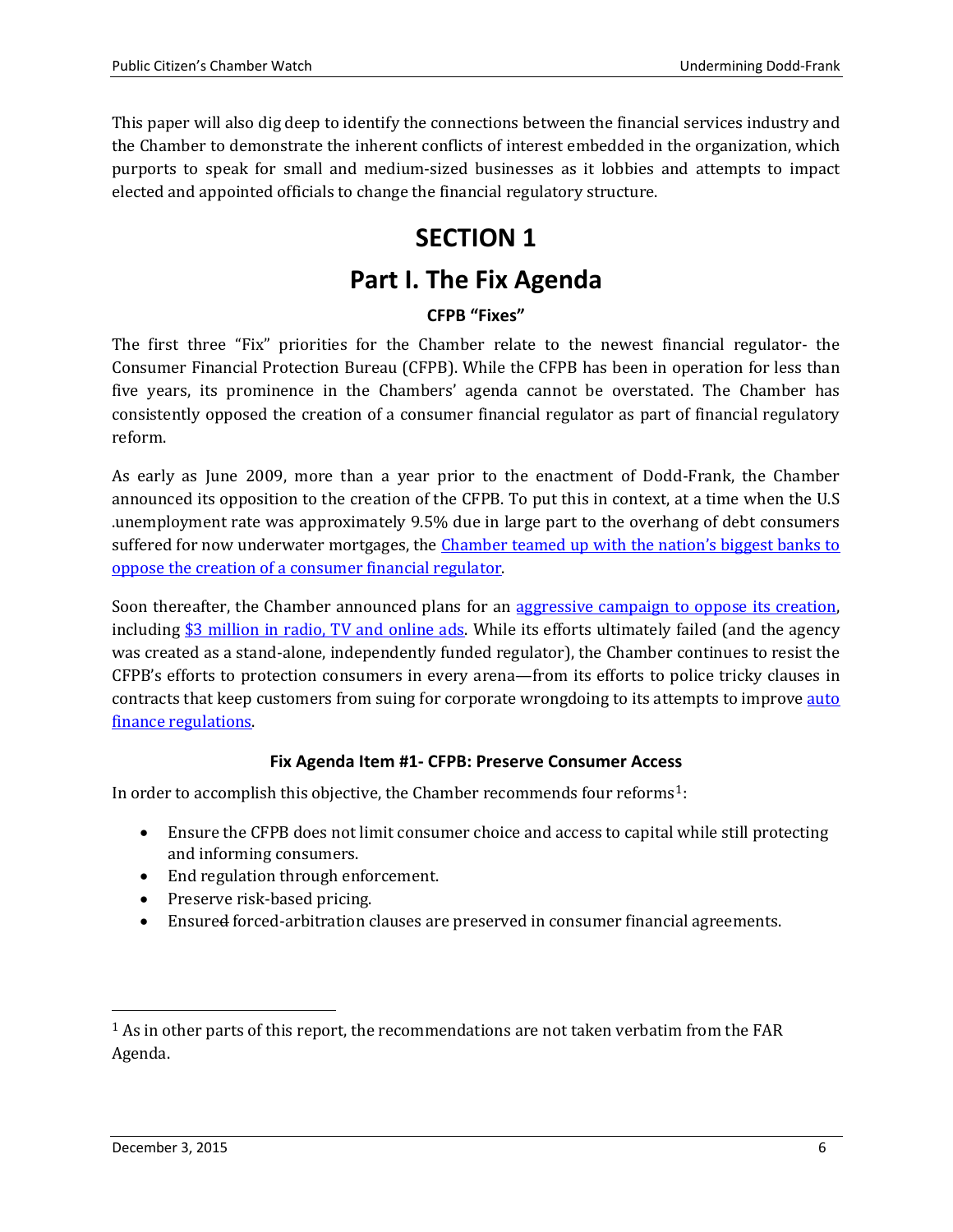## Preserve Access to Capital

The first bullet appears clearly aimed at the CFPB's March 2015 Request for Information Regarding [the Credit Card Market, Docket No. CFPB-2015-0007](https://www.federalregister.gov/articles/2015/03/19/2015-06351/request-for-information-regarding-credit-card-market) and perhaps also at the CFPB's March 2015 [outline of proposals under consideration relating to payday lending.](http://www.consumerfinance.gov/newsroom/cfpb-considers-proposal-to-end-payday-debt-traps/) 

The Chamber submitted an official **comment letter** on the credit card proposal and cautioned the agency about overreach. Specifically, the Chamber highlighted points:

- The Bureau should maintain clear rules of the road in the credit card market.
- Rationing credit card credit will not protect consumers.
- The Bureau must be transparent to consumers and to Congress with respect to the information it gathers and publishes regarding credit cards.
- The Bureau should respect the clear limits on its authority regarding credit cards.
- The Bureau should recognize the authority and expertise of other agencies and avoid duplicative regulatory action.

While these points sound reasonable in the abstract, it seems clear that the Chamber is seeking light-touch or narrowly defined regulation, which is the type of regulation that led to the Great Recession. For example, a rules-based system, where there are explicit rules of the road, provides certainty about regulatory compliance. If company A does X, Y, Z, then it cannot be held liable for non-compliance. This puts a tremendous burden on the regulator to exactly define every potential regulatory requirement. Companies wishing to avoid regulation need only to find the loopholes not covered specifically by the regulation. In a principle-based system, a regulator identifies the outcome to achieve by the regulation and leaves it to companies to reverse engineer their compliance programs to achieve that outcome.

While the Chamber couches this as an issue for Main Street lenders, the fact remains, in the United States, seven mega-banks have [74% of the market share](http://www.cardhub.com/edu/market-share-by-credit-card-issuer/) based on purchase volume.

With regard to the payday lender suite of proposals, the Chamber has issued no statements. Others, such as the Community Financial Services Association of American (CFSA), which represents payday lenders, have [indicated](http://cfsaa.com/our-resources/communications/recent-news/article-detail/newsid/102.aspx) that the payday lending proposals could have a negative impact on access to credit. Given the Chamber's support for unfettered access to credit, it is doubtful it would support the CFPB's regulatory outline.

#### End Regulation Through Enforcement

The Chamber's desire to end regulation through enforcement may be motivated by a series of enforcement actions against auto finance companies. For example, [In the Matter of Ally Financial,](http://www.consumerfinance.gov/newsroom/cfpb-and-doj-order-ally-to-pay-80-million-to-consumers-harmed-by-discriminatory-auto-loan-pricing/) the CFPB and Department of Justice (DOJ) determined that more than 235,000 minority borrowers paid high interest rates on auto loans because of discriminatory practice by Ally Financial and brought an enforcement action against the lender. Ally Financial and the agencies agreed to settle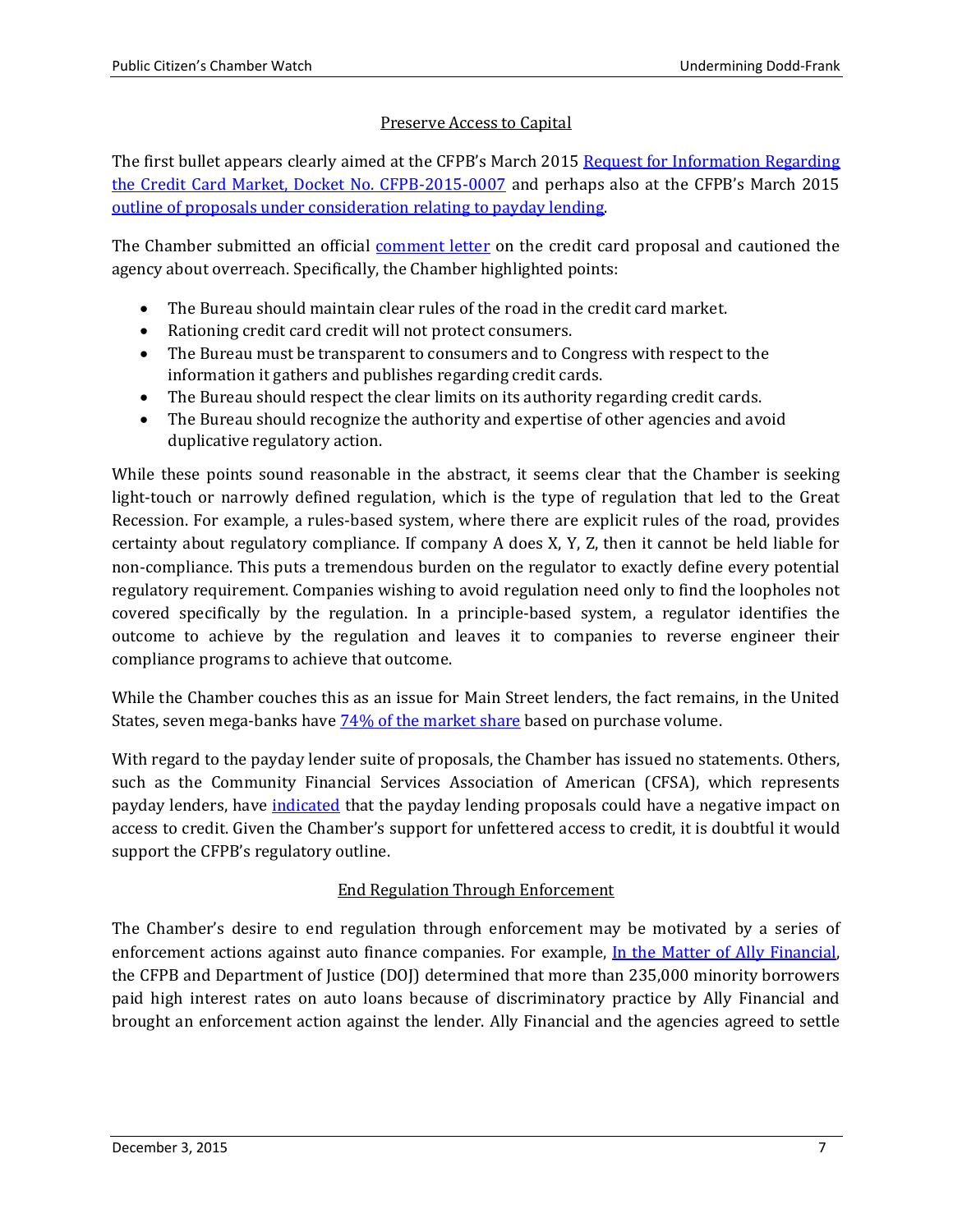the case for nearly \$100 million, including civil money penalties.<sup>2</sup> Subsequently, the Chamber called [upon the CFPB](http://www.centerforcapitalmarkets.com/wp-content/uploads/2014/02/2014-2.12-CFPB-Letter.pdf) to issue new regulations on auto financing., The [CF](#page-5-4)PB later initiated a rulemaking in this area (and the Chamber submitted a **comment letter** ironically critical of the endeavor) and finalized the new auto finance [regulations](http://www.consumerfinance.gov/newsroom/cfpb-to-oversee-nonbank-auto-finance-companies/) in June 2015.

Again, the Chamber contends this is an issue for Main Street businesses, but the majority of enforcement cases settled by the CFPB have been against large financial institutions.

Although the CFPB was responsive to the Chamber's request for rulemaking, it seems unlikely the Chamber is is pleased with the final rules.

#### Preserve Risk-Based Pricing

While the Chamber cites no examples of CFPB efforts to eliminate risk-based pricing for consumer credit, it has nevertheless taken the agency to task in an April 2015 [blog](https://www.uschamber.com/blog/we-can-do-better-plain-vanilla-credit) by the Center's managing director. This may be in response to the enforcement action against American Honda, referenced above, in which the CFPB deter[min](#page-7-0)ed American Honda marked up its risk-based interest rate to thousands of minority borrowers.<sup>3</sup> The Chamber also references risk-based interest rate pricing in its comment letter on credit cards.

More broadly, the Bureau should not take any steps that impair the use of riskbased pricing in the credit card market. Risk-based pricing has allowed enormous expansion of access to credit. Between the early 1980s and 2001, for example, the lower half of the income distribution experienced 200%–300% increases in the percentage of households with access to a general purpose credit card. Prudential regulators properly encouraged banks to use risk-based pricing as they expanded their customer bases. Limit risk-based pricing and this trend of improved access to credit will be reversed. Many customers would find themselves unable to secure credit, others would find themselves paying higher credit costs, and yet others would find themselves approved for more credit than they could safely handle. The Bureau should scrupulously avoid these outcomes.

Also, the Chamber released a [report](https://www.uschamber.com/press-release/new-us-chamber-report-underscores-benefits-risk-based-pricing-consumer-market) in October 2014 touting the benefits of risk-based pricing in consumer financial markets.

While it is difficult to argue everyone should be able to obtain credit on the same terms, risk-based pricing frequently is paired with the use of promotional or teaser rates, and the Chamber touts the "substantial benefits" of promotional rates or deferred interest by credit card companies. However, unfettered access to risk-based credit when accompanied by a teaser can lead some to overutilize their cards when interest rates are low and then see their rates skyrocket to risk-adjusted levels.

<span id="page-7-1"></span><span id="page-7-0"></span><sup>&</sup>lt;sup>2</sup> See also, [In the Matter of US Bank, NA,](http://www.consumerfinance.gov/newsroom/cfpb-orders-auto-lenders-to-refund-approximately-6-5-million-to-servicemembers/) and [In the Matter of American Honda Finance Corporation](http://www.consumerfinance.gov/newsroom/cfpb-and-doj-reach-resolution-with-honda-to-address-discriminatory-auto-loan-pricing/) 3 *Id.*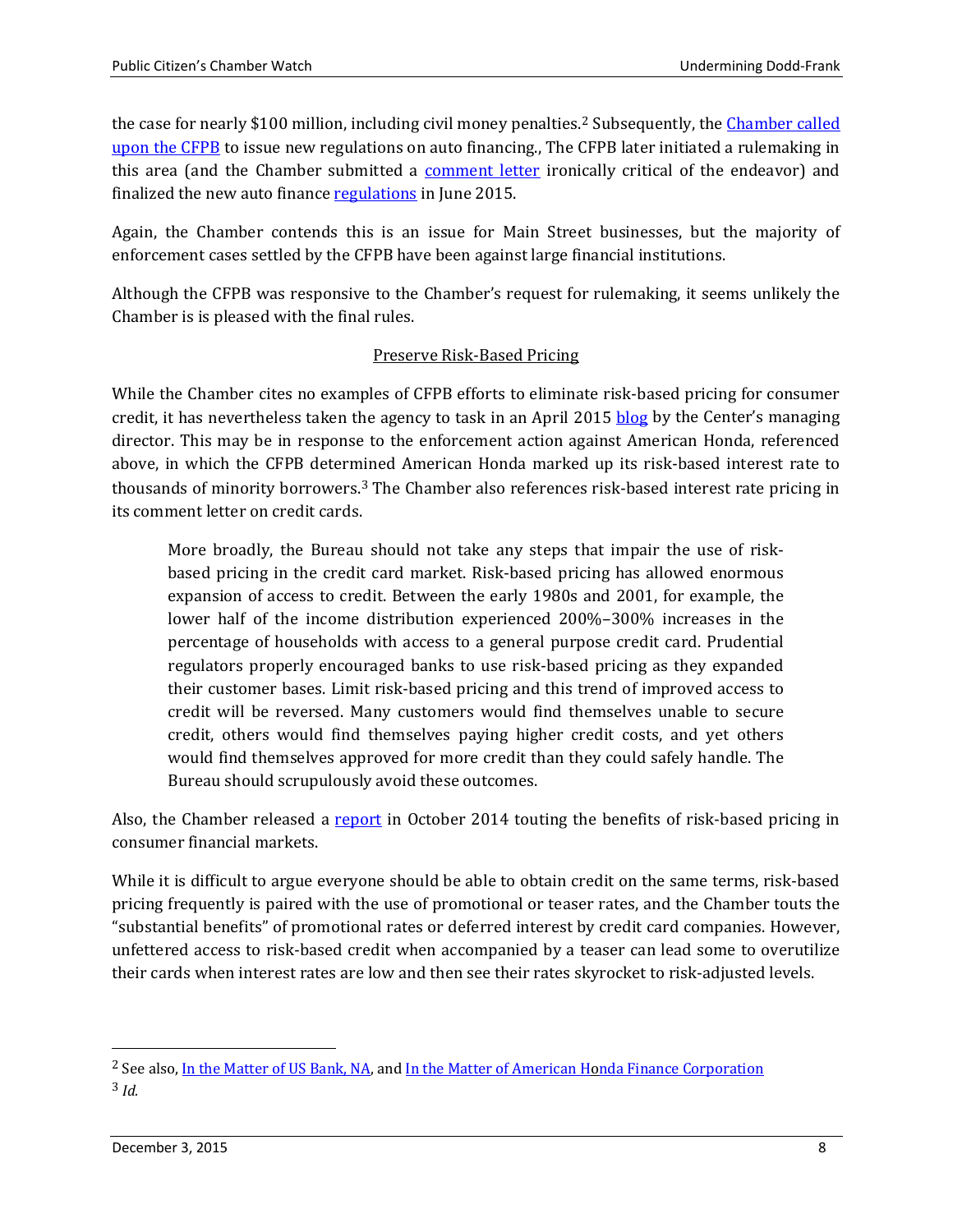Once again, this an example where there is a disconnection between the Chamber's purported Main Street mission and reality, as the vast majority of credit card lenders are backed by mega-banks.

#### Preserve Forced Arbitration

The Chamber has also taken an anti-consumer stance on forced arbitration. In an April 2015 letter [to CFTC Director Richard](https://www.uschamber.com/sites/default/files/2015-4.29-cfpb-small-business-sign-on-letter.pdf) Cordray, the Chamber demanded a small business panel be convened prior to the issuance of any rule relating to forced arbitration (based on the "significant impact" and "substantial number" test and asked for a new standard on Small Business Regulatory Enforcement Fairness Act). The Chamber also argued the merits of forced arbitration and ignored the negative effects to consumers, claiming it will be more costly and difficult for small businesses to obtain credit without forced arbitration agreements.

## **Fix Agenda Item #2- Encourage Clarity, Modernization, and Transparency**

- <span id="page-8-0"></span>• Create an advisory opinion and no action process
- Define the "abusive" standard and provide a policy statement to help enable compliance
- Limit data collection and enhance protection of data that is collected
- Prohibit the CFPB from publishing consumer complaints based on disputed facts

#### Advisory Opinion and No-Action Mechanism

The Chamber's call for a "fair and open advisory opinion and no-action process" is consistent with other federal regulators such as the Internal Revenue Service (private letter rulings) and Securities and Exchange Commission (no-action letters). So, one would be led to believe the Chamber would be pleased with an October 2014 [notice](https://www.federalregister.gov/articles/2014/10/16/2014-24645/policy-on-no-action-letters#h-12) by the CFPB that signaled the agency's intention to create a no-action mechanism.

However, the Chamber instead submitted a [comment letter](http://www.centerforcapitalmarkets.com/wp-content/uploads/2014/12/2014-12.15-CFPB-Letter.pdf) to the agency criticizing the proposal. First, it argues that rulemaking is the preferred method for regulating. Second, it complains that the proposal does not create both advisory opinion and no-action processes. Third, it contends the rule "would not facilitate legal compliance in a meaningful way" because it does not include an advisory opinion component and includes a list of exemptions for which no-action letters will not be considered.

While Chamber would called this another Main Street issue, the fact of the matter is few small businesses take advantage of advisory opinion or request no-action relief.

#### "Abusive" Standard and Guidance

This recommendation is closely related to the recommendation seeking to avoid rulemaking through enforcement. In the same [letter](http://www.centerforcapitalmarkets.com/wp-content/uploads/2014/02/2014-2.12-CFPB-Letter.pdf) referenced above in which the Chamber requested rulemaking on auto financing, the business association asserted that the term "abusive" was not defined by Dodd-Frank or CFPB regulations. Instead, the Chamber contended the agency was attempting to define the term to include negligent acts through the administrative settlement process.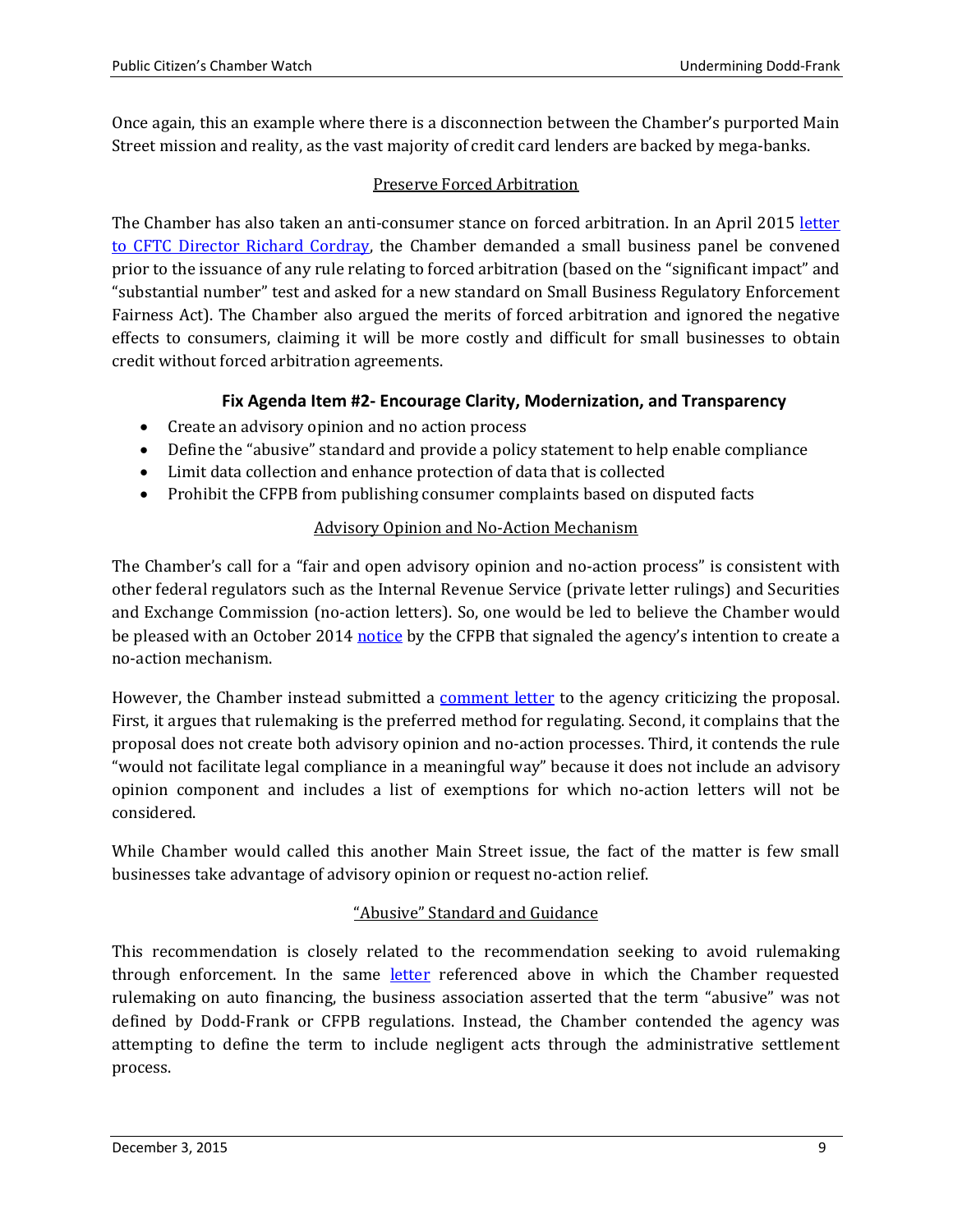While the Chamber is correct that the CFPB has not defined the term, Dodd-Frank has provided a definition. Section 1031(d) provides:

ABUSIVE.—The Bureau shall have no authority under this section to declare an act or practice abusive in connection with the provision of a consumer financial product or service, unless the act or practice—

(1) materially interferes with the ability of a consumer to understand a term or condition of a consumer financial product or service; or

(2) takes unreasonable advantage of—

(A) a lack of understanding on the part of the consumer of the material risks, costs, or conditions of the product or service;

(B) the inability of the consumer to protect the interests of the consumer in selecting or using a consumer financial product or service; or

(C) the reasonable reliance by the consumer on a covered person to act in the interests of the consumer.

Moreover, the CFPB provided a **bulletin** on unfair, deceptive and abusive acts or practices in 2013 which indicated they may depend on specific facts and circumstances. While the bulletin includes some examples of unfair, deceptive and abusive acts or practices, the agency also said it may be impossible to provide an exhaustive list of such violations.

## Data Collection and Protection

It is unclear what prompted the Chamber's interest in the CFPB's data collection and protection programs. As the agency gathers and analyzes more information, perhaps the Chamber believes it is more likely its members will be investigated for potential violations of CFPB rules. However, it's clear from its 201[3 letter](http://www.centerforcapitalmarkets.com/wp-content/uploads/2013/08/2013-6-19-CFPB-letter-on-data-collection.pdf) to Director Cordray that the Chamber has strong views on the topic.

In 2014, the Government Accountability Office (GAO) studied the data collection and protection procedures by the CFPB and issued a [report.](http://www.gao.gov/assets/670/666000.pdf) The GAO study found the amount of information collected is consistent with other financial regulators and further found that the CFPB has taken steps to ensure its protection. The report went on to recommend several additional efforts the agency should take to safeguard data collected.

#### Prohibition on Publishing Consumer Complaints

The publication of what the Chamber calls "unverified" complaints by consumers has been a longstanding concern of the trade association. The Chamber first [expressed its objections](http://www.regulations.gov/contentStreamer?documentId=CFPB-2012-0023-0021&attachmentNumber=1&disposition=attachment&contentType=pdf) to the publication of complaints during [proposed rulemaking](https://www.federalregister.gov/articles/2012/06/22/2012-15161/disclosure-of-consumer-complaint-data) by the CFPB in 2012. Subsequently, the Chamber submitted a <u>letter</u> in 2014 (relating to a **Privacy Act rulemaking**) and another [letter](https://www.uschamber.com/sites/default/files/2015-5.26-consumer-complaint-database-letter.pdf) in 2015 (relating to a [request for information](https://www.federalregister.gov/articles/2015/03/24/2015-06707/request-for-information-regarding-the-consumer-complaint-database) about the consumer complaint database).

The repeated argument by the Chamber in opposition to the complaint database is that it "will mislead consumers and permit manipulation of the database." The trade group also argued that it "disproportionately burdens small businesses and improperly forces companies outside the CFPB's jurisdiction to alter high-performing customer service practices."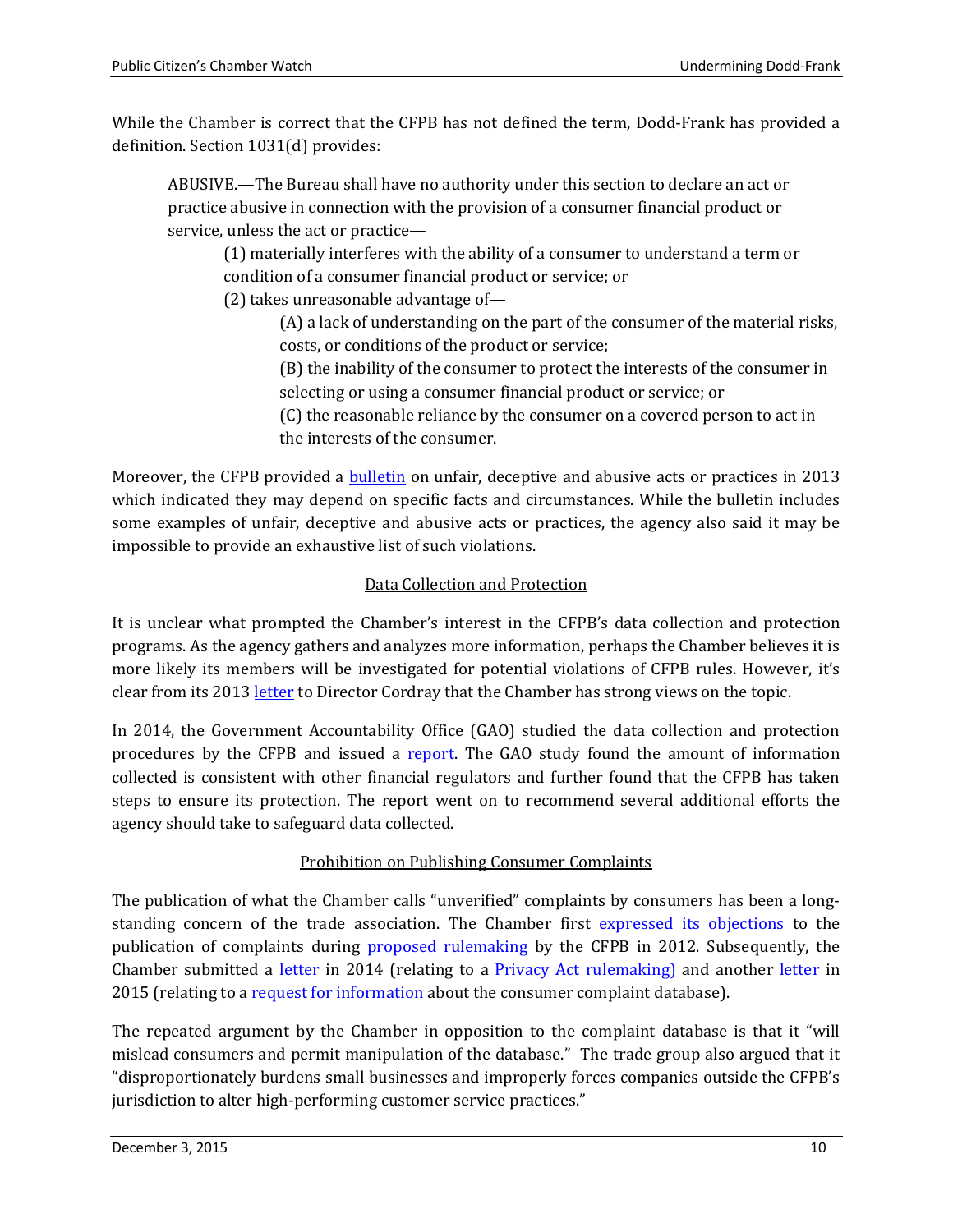Director Cordray has repeatedly defended the program to critics, but emphasizes complaints are not posted until the company has had a reasonable opportunity to respond. The CFPB has said the information helps empower consumers and has recently [expanded the scope of the database](http://www.consumerfinance.gov/newsroom/cfpb-finalizes-policy-to-give-consumers-the-opportunity-to-voice-publicly-complaints-about-financial-companies/) to allow consumers to provide a narrative about the complaint.

#### **Fix Agenda Item #3- Establish Checks and Balances**

- <span id="page-10-0"></span>• Eliminate single director and replace with a commission.
- Require effective collaboration with other regulators.
- Subject the CFPB to the political appropriations process.
- Stop the CFPB from regulating interest rates in auto lending.

#### CFPB Leadership

The elimination of the single director of the CFPB and replacement with a commission or board has been another top priority for the Chamber since the agency came into being. The Chamber urged a restructuring of the agency [before](https://www.uschamber.com/press-release/us-chamber-calls-checks-and-balances-cfpb) Director Cordray was confirmed by the Senate in 2013 and subsequently identified replacing the single director model in its [2013 FAR Agenda](http://www.centerforcapitalmarkets.com/wp-content/uploads/2013/08/CCMC_FAR_FINAL2.pdf) and [2014 FAR](http://www.centerforcapitalmarkets.com/wp-content/uploads/2014/03/2014-Far-Agenda.pdf)  [Agenda.](http://www.centerforcapitalmarkets.com/wp-content/uploads/2014/03/2014-Far-Agenda.pdf)

As agencies like the SEC and CFTC struggle to reach consensus on many important rulemaking projects, one might wonder why the Chamber seeks to replace a single director with a bi-partisan panel. But, the answer may be that the Chamber prefers an agency which is bogged down by ideological bickering rather that one with a single director with whom it frequently disagrees.

#### Collaboration with Other Regulators

Before the CFPB was created, the Chamber argued it would lead to burdensome and duplicative regulation and has subsequently called for greater coordination by the CFPB with other financial regulators. While coordination and consistency are laudable goals, the motives behind this recommendation raise concerns similar to those raised in the discussion about a single director versus a commission. The more individuals or groups of individuals who must agree on a rulemaking, the more difficult it will be to enact which is likely the point for the Chamber. If it cannot derail regulations by lobbying a CFPB board, then perhaps they can derail regulations by requiring consultation and agreement with an outside agency.

#### Appropriations Process

One of the unique aspects of the CFPB is its independent funding mechanism through the Federal Reserve Board, which collects fees for services it provides to depository institutions. Those wishing to rein in the agency, like the Chamber, would prefer the CFTC be subject to the annual, highly political appropriations process. This is the same process that resulted in a 16 day government shutdown in 2013. The power of the purse has long been a tool used by lawmakers to direct agencies to act in certain ways without having to pass substantive legislation. They will starve agencies they don't support or require they use funds for specific projects (i.e. IT infrastructure).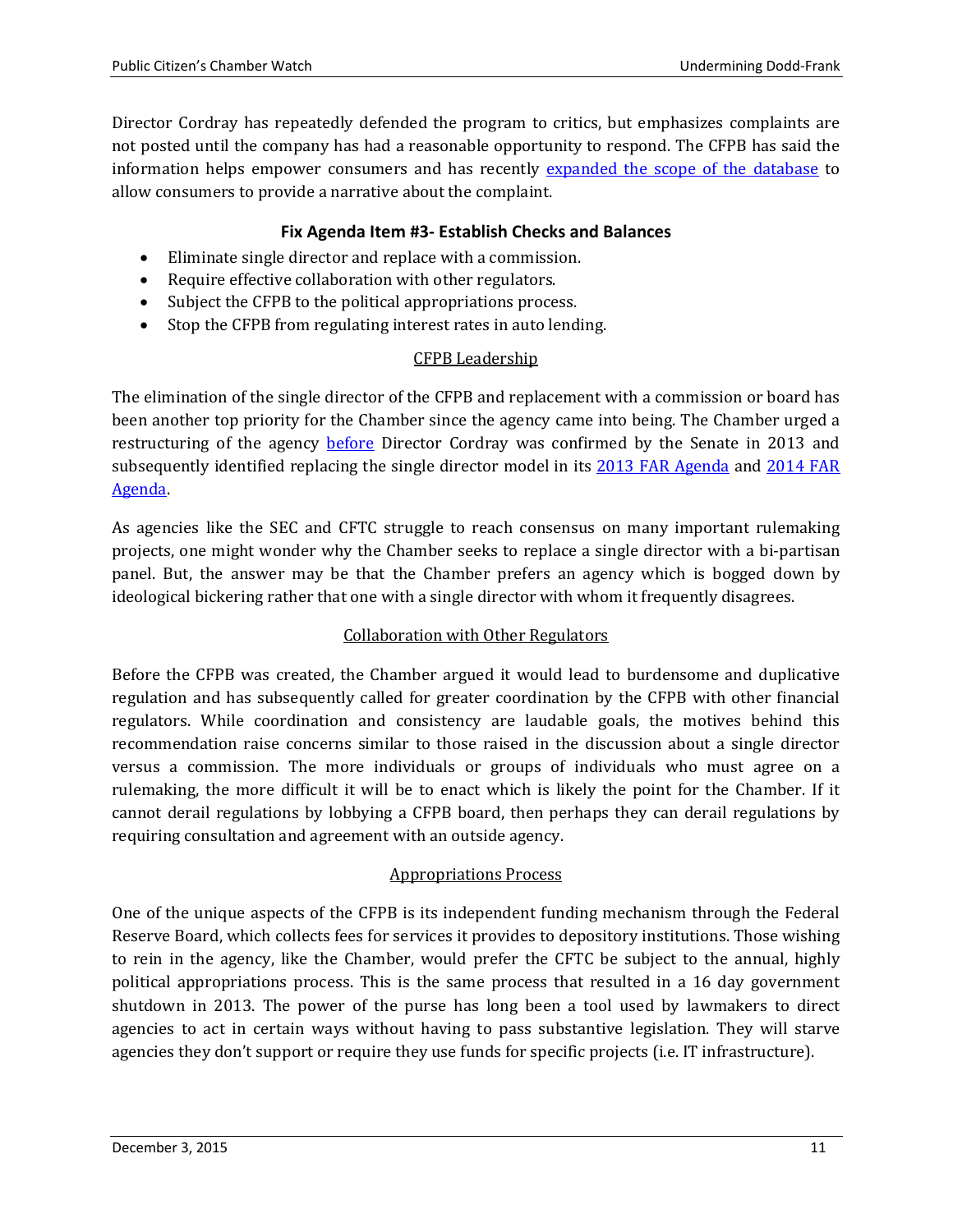While agency oversight is important, Congress always has the power to change agency authority through legislation. There is great reason that the appropriations process, particularly in its currently dysfunctional state will be used to impose unpopular, industry-friendly changes on agencies that cannot be enacted through normal process

#### Auto Loan Interest Rates

This ultra-specific recommendation – to "stop the CFPB's unworkable attempt to set interest rates in auto lending" – is rather perplexing, but this should be an easy win for the Chamber. The CFPB has made no announcements concerning its intention to set interest rates for auto loans or any other consumer financial product. Moreover, the CFTC lacks the authority to determine interest rates. The agency does have the power to investigate unfair, deceptive and abusive practices that may involve interest rates, as discussed above.

It appears this item may simply be a hyperbolic response by the Chamber to the CFPB enforcement action agains[t American Honda,](http://www.consumerfinance.gov/newsroom/cfpb-and-doj-reach-resolution-with-honda-to-address-discriminatory-auto-loan-pricing/) referenced above.

#### **Derivatives (or Swaps)**

<span id="page-11-0"></span>The next "fix" on the FAR Agenda relates to derivatives regulation. Prior to the enactment of Dodd-Frank, swaps transactions had been excluded from federal regulation. Following the enactment of the law, however, the SEC and CFTC were vested with the power to regulate swaps, including requiring that transactions be centrally cleared and imposing margin and leverage obligations.

The derivative reforms are another example of the disconnect between the Chamber's purported interest in small business versus its actual focus on large, global enterprises. For example, while there certainly are small businesses that transact in the commodity futures markets, it is highly unlikely mom and pop operators are affected by global swaps regulations.

#### <span id="page-11-1"></span>**Fix Agenda Item #4- Derivatives: Ensure End-Users are Able to Manage Financial Risks**

- Extend end-user exemptions for clearing *and* margin requirements.
- Limit U.S. regulation to U.S.-based transactions.
- Harmonize U.S. swaps regulations with international rules.

#### End-User Exemptions

While the Chamber announced some early support for central clearing of standardized contracts in a [letter](http://www.centerforcapitalmarkets.com/wp-content/uploads/2010/04/OTCDerivatesSenate6.04.09.pdf) to Congress in 2009, it also argued that swaps legislation should allow end-users (the user of the product) to continue to transact in tailored over-the-counter (OTC) swaps without clearing requirements.

Dodd-Frank included an end-user exemption from clearing for commercial end-users in order to hedge risk and allowed the SEC and CFTC to consider exclusions for smaller financial institutions. While the CFTC completed <u>[rulemaking](http://www.cftc.gov/ucm/groups/public/@lrfederalregister/documents/file/2012-17291a.pdf)</u> on this matter in 2012, exempting end-users from mandatory clearing requirements, the Chamber and other business groups continue to push for a more liberal interpretation of the end-user requirements, including an [exemption](http://www.centerforcapitalmarkets.com/wp-content/uploads/2014/09/2014-9.15-Letter-in-Support-of-Margin-and-CTU-bill-language-in-Barr-and-Fitzpatrick-Bills.pdf) from margin requirements.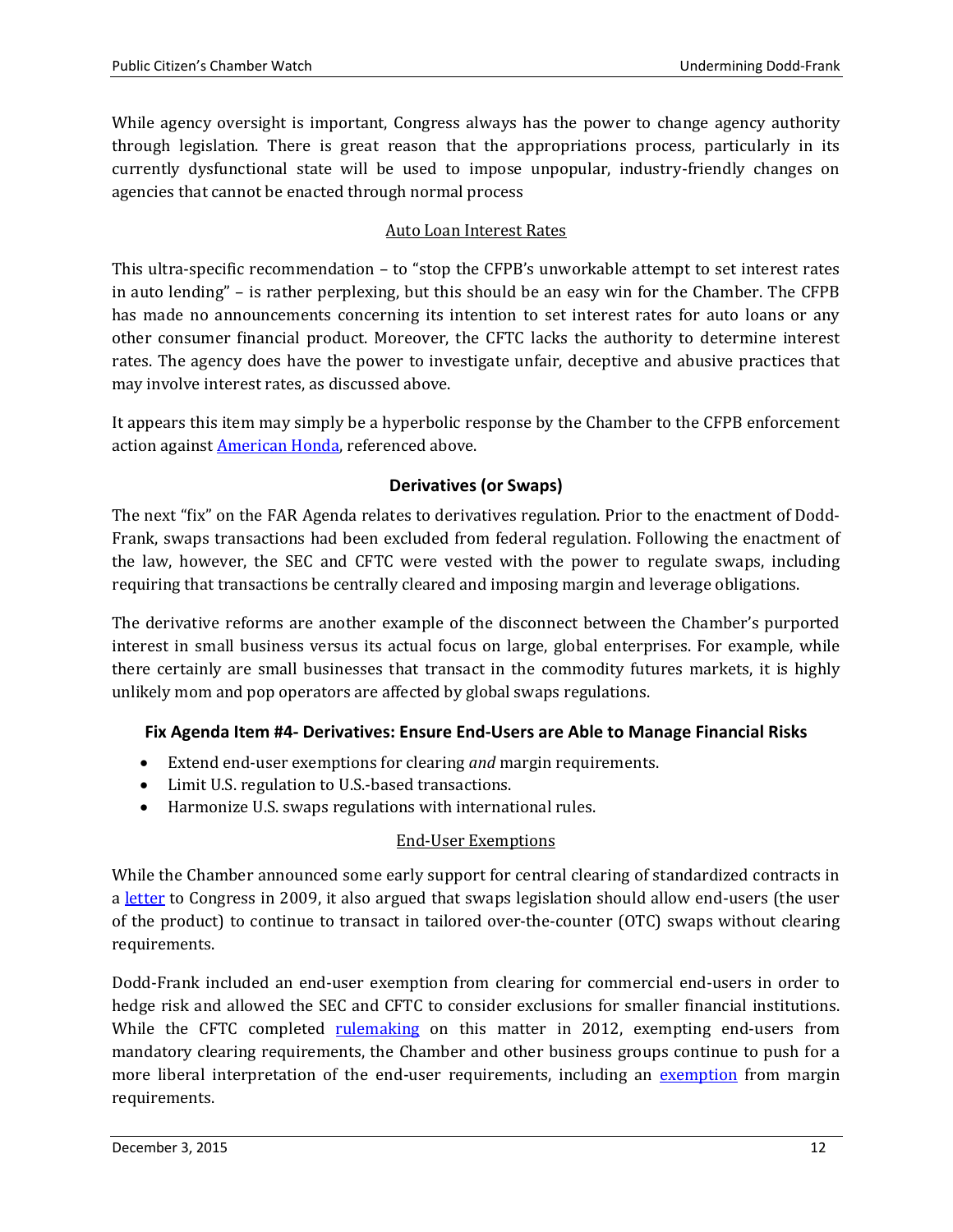On January 12, 2015, President Obama signed the Terrorism Risk Insurance Program Reauthorization Act of 2015 [\(TRIA Reauthorization\)](https://www.congress.gov/bill/114th-congress/house-bill/26?q=%7B%22search%22%3A%5B%22%5C%22hr26%5C%22%22%5D%7D), which included a provision that would exempt from margin requirements those end-users which are eligible to use the clearing exemption.

Though the TRIA Reauthorization was enacted two months before the FAR Agenda was released, it remains on the Chamber's list of priorities.

## Limit Cross-Border Swaps Regulation

One of the key issues for the CFTC and SEC to decide as it implemented the new swaps regulatory scheme was whether it would limit its jurisdiction to transactions taking place in the United States or include all transactions involving U.S. firms regardless of where they take place.

The CFTC acted first and created a system that would allow for cross-border application of U.S. swaps regulations unless and until the CFTC determines a foreign regulatory system is comparable to that established by the CFTC. Although this is essentially what the Chamber requested in its 2012 [letter](http://comments.cftc.gov/PublicComments/ViewComment.aspx?id=58310&SearchText=) to then CFTC Chair Gary Gensler, the Chamber continues to push for more narrowly defined definitions of the persons covered by extraterritorial rules and on "substituted compliance" with international regulators.

During the SEC rulemaking process on cross-border regulation, the Chamber submitted a comment [letter](http://www.centerforcapitalmarkets.com/wp-content/uploads/2013/08/2013-8.21-Coalition-for-Derivatives-End-Users-SEC-Cross-Border-Swaps-Comment-Letter.pdf) asking the agency to develop different standards for swaps transactions entered into outside of the United States.

While the Chamber has purported to support swaps regulation, it clearly seems to support a light touch regulatory structure when it comes to swaps transactions taking place outside of the United States. In essence, the Chamber has argued for a system that would allow U.S. market participants to avoid U.S. regulations simply by engaging in transactions overseas, where there may be no comparable regulatory system. This could help lead to the type of unregulated assumption of risk by U.S. participants that ultimately lead to the Great Recession.

#### Harmonize Global Swaps Regulations

Similar to its efforts with restricting cross-border regulation of swaps and other efforts to require multiple U.S regulators to collaborate, the Chamber's calls for global harmonization should be taken with a grain of salt. On one side, the Chamber's concerns may be viewed as an effort to ensure there is a single, high-quality set of rules by which swaps are regulated. On another side, the Chamber's purported concerns may be seen as a delay tactic, whereby no rules should be embraced absent a global agreement. Most often, global harmonization leads a lowest common denominator approach to regulation, where the least controversial and least effective regulation is agreed to.

The Chamber has said little on this topic and it is difficult to gauge the significance of its concerns.

# **Systemic Risk**

<span id="page-12-0"></span>FAR Agenda fixes # 5-7 focus on systemic risk. To its credit, the Chamber supported the creation of a systemic risk council in a [letter](https://www.uschamber.com/letter/letter-regarding-systemic-risk) to lawmakers prior to the enactment of Dodd-Frank. However, the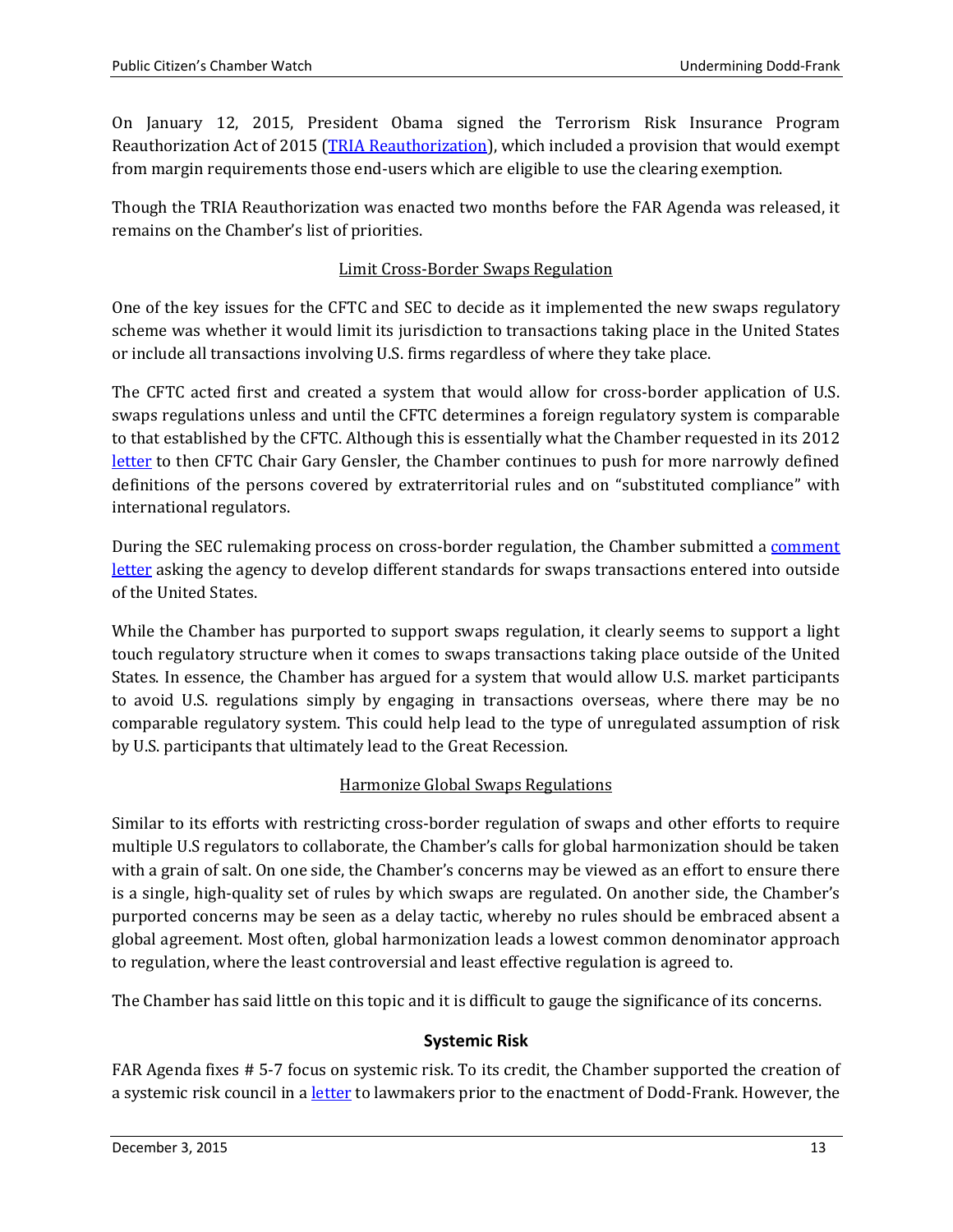Chamber opposed the idea of extending a banking regulatory framework to non-bank financial institutions, despite their prominent role in the Great Recession. The Chamber also opposed separating commercial and financial activities for non-bank financial institutions.

#### <span id="page-13-0"></span>**Fix Agenda Item #5- Financial Stability Oversight Council (FSOC) Opportunity: Coordinate Regulatory Efforts Dealing with Systemic Risk across the System**

- Monitor and mitigate the cumulative impact of regulations across the entire system to ensure they foster capital formation and market efficiency.
- Identify and fill regulatory gaps.

#### <span id="page-13-1"></span>**Fix Agenda Item #6- FSOC Reform: Enhance Transparency and Communication through Structural Reforms**

- Reform the FSOC structure so more views are represented.
- Require an economic analysis when the FSOC designates a "systemically important financial institution" (SIFI).
- Require 75% vote for FSOC actions.
- Eliminate conflicting and duplicative data requests.

## <span id="page-13-2"></span>**Fix Agenda Item #7- Systemic Risk Regulation and Designation: Establish Due Process**

- Systemic Risk Regulation and Designation: Establish Due Process.
- Establish jurisdiction over any non-bank designated a SIFI.
- Ensure regulation and orderly liquidation authority is tailored to a specific company.
- Create path for un-designation of SIFI status.
- Lower regulatory thresholds for mid-size and small banks.

The Chamber's desire for the FSOC to serve as an agency tasked with streamlining regulations in order to encourage capital formation and market efficiency completely ignores the mission of the organization. While capital formation and market efficiency are important, they should not be elevated above systemic risk mitigation, which the Chamber disregards.

The 2008 financial crisis was fostered by an environment in which capital formation was streamlined. However, market participants, particularly mortgage lenders and other financial institutions, paid only lip service to risk and investor/consumer protection.

According to the FSOC, its three primary purposes under Dodd-Frank are:

- 1. To identify risks to the U.S. financial stability that could arise from the material financial distress or failure, or ongoing activities, of large, interconnected bank holding companies or nonbank financial companies, or that could arise outside the financial services marketplace.
- 2. To promote market discipline, by eliminating expectations on the part of shareholders, creditors, and counterparties of such companies that the US government will shield them from losses in the event of failure.
- 3. To respond to emerging threats to the stability of the US financial system.

Given the Chamber's lack of understanding or appreciation for the role of the FSOC, it's not surprising that it has repeatedly chided the risk regulator. Almost immediately after the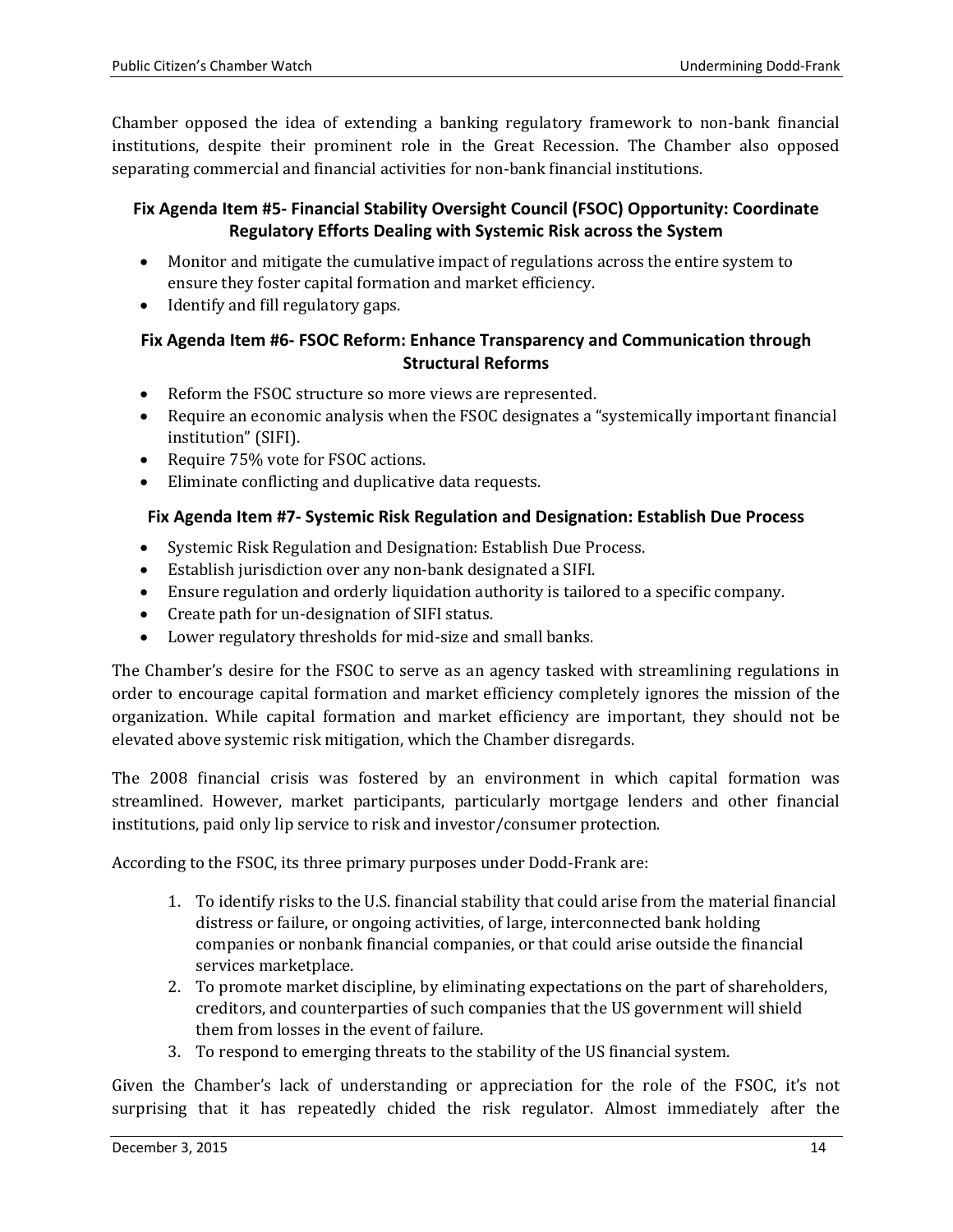establishment of the FSOC, the Chamber began criticizing the agency. In 2011, it wrote a strongly worded [letter](http://www.centerforcapitalmarkets.com/wp-content/uploads/2010/04/2011-12-19-FSOC-SIFI-Letter.pdf) concerning the FSOC proposed rules on the designation of Systemically Important Financial Institutions (SIFIs). Following the completion of the rule, the Chamber issued a [press](https://www.uschamber.com/press-release/us-chamber-warns-economic-consequences-fsoc%E2%80%99s-final-rule-systemic-risk-designation)  [release](https://www.uschamber.com/press-release/us-chamber-warns-economic-consequences-fsoc%E2%80%99s-final-rule-systemic-risk-designation) bashing the new regulation. By 2013, the Chamber issued a [FSOC Reform Agenda.](http://www.centerforcapitalmarkets.com/wp-content/uploads/2013/08/2013_Financial-Stability-Oversight-Council-Reform-Agenda.pdf) In 2014, the Chamber held a [press conference](https://www.uschamber.com/blog/lack-transparency-and-due-process-financial-stability-oversight-council) charging that the FSOC lacked transparency and due process. In January 2015, the restructuring of the FSOC made it into Chamber President Tom Donohue's [State of American Business](https://www.uschamber.com/sites/default/files/state_of_american_business_2015_final_speech_text2.pdf) address and it submitted an [amicus brief](http://www.chamberlitigation.com/metlife-inc-v-financial-stability-oversight-council) in support of Met Life's challenge to its SIFI designation.

Again, this is a big business issue being advanced by a big business group that likes to argue it represents small business interests.

#### **Accounting Fixes**

<span id="page-14-0"></span>The last two fixes in the FAR Agenda relate to accounting and auditing issues. The Chamber has been active in both areas but was not critical of reforms involving the creation of the Public Company Accounting Oversight Board (PCAOB) or independent funding sources for the Financial Accounting Standards Board (FASB) established by Sarbanes-Oxley in 2002.

## <span id="page-14-1"></span>**Fix Agenda Item #8- Accounting Convergence: Provide Accurate and Useful Information for Investors**

• Ensure lease accounting reflects economic activity and provides useful information.

FASB and the International Accounting Standards Board (IASB) have been working to re-write and converge lease accounting rules since 2010 and the Chamber has been involved since the inception of the project. The Chamber was not supportive of the initial exposure draft by FASB and IASB, submitting a scathing [letter](http://www.centerforcapitalmarkets.com/wp-content/uploads/2010/04/Chamber-FASB-IASB-Lease-Comment-Letter-12.15.2010.pdf) to FASB and IASB in 2010 and continued its attack on the proposal through a [report](http://www.centerforcapitalmarkets.com/wp-content/uploads/2010/04/2012-02-08-IASB-FASB-CA-Report-FINAL-v-3-_2_.pdf) an[d press release](https://www.uschamber.com/press-release/proposed-lease-accounting-standards-cost-190000-jobs-and-companies-102-billion) in 2012.

In 2013, FASB and IASB issued a revised exposure draft. Still, the Chamber submitted another [letter](http://www.centerforcapitalmarkets.com/wp-content/uploads/2014/01/2013-9.9-CHAMBER-RER-ELFA-Lease-Proposal-Comment-Letter.pdf) expressing its concerns about the proposal. It continues to object to certain aspects of the draft and has requested multiple roundtables, a cost-benefit analysis and robust field testing to support the cost-benefit analysis.

While no firm data was found, it seems unlikely that Main Street businesses are focused on this narrowly defined global accounting issue.

## <span id="page-14-2"></span>**Fix Agenda Item #9- Public Company Accounting Oversight Board (PCAOB): End Regulation through Enforcement**

- End regulation through enforcement.
- Establish and follow due process.
- Define "audit failure."

The Chamber's priorities in this area suggest a lack of understanding as to the operations and oversight of the Public Company Accounting Oversight Board.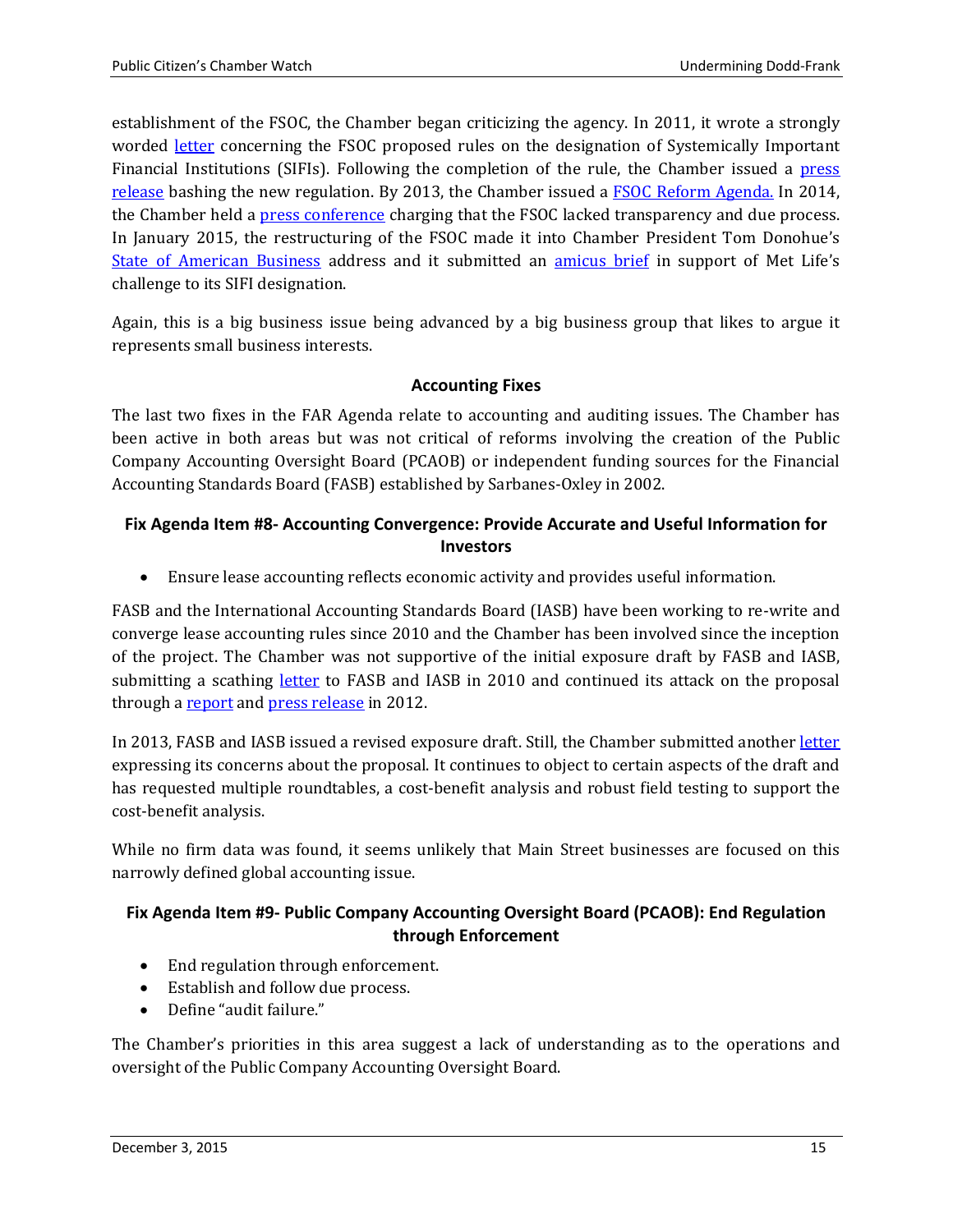The PCAOB has four principle [responsibilities](http://pcaobus.org/About/Ops/Documents/Annual%20Reports/2014.pdf) as it relates to auditors. It registers accounting firms that audit public companies and broker dealers; it conducts periodic examinations (called inspections) of each registered firm; it has the power to investigate and discipline registered accounting firms for violations of auditing standards or securities laws; and it establishes the auditing standards that must be followed by registered firms.

Since 2003, the PCAOB has issued and revised substantive and procedural rules in these areas. Moreover, each action of the PCAOB board is subject to approval by and/or appeal to the SEC. This includes determinations on registration applications, issuance of inspection reports, enforcement adjudications and adoption of auditing standards.

With regard to the Chamber's recommendation to define the term "audit failure," the agency does, in fact, provide an explanation. [Auditing Standard \(AS\) No. 15,](http://pcaobus.org/Standards/Auditing/Pages/Auditing_Standard_15.aspx) section 4 provides, "The auditor must plan and perform audit procedures to obtain sufficient appropriate audit evidence to provide a reasonable basis for his or her opinion." The failure of an auditor to obtain sufficient appropriate audit evidence, by definition means that he or she does not have a reasonable basis for his or her opinion.

<span id="page-15-0"></span>It is worth noting that the PCAOB regulates auditors of publicly traded companies, not the smaller, privately held businesses whose interests the Chamber claims to represent.

# **Part II. The Add Agenda**

# **Regulatory Coordination and Consolidation**

<span id="page-15-1"></span>The first two "Add" priorities relate to regulatory coordination and consolidation, areas involving esoteric financial instruments of little to no interest to small businesses.

#### <span id="page-15-2"></span>**Add Agenda Item #1- Domestic Regulatory Coordination: Improve the Regulatory Process by Consolidating or Coordinating Regulators**

- Ensure greater regulatory coordination involving capital requirements, derivatives and systemic risk.
- Consolidate SEC and CFTC.

# Coordination

As described above, the Chamber included several coordination priorities in its "Fix" agenda. Notably this includes domestic derivatives regulation, cross-border derivatives regulation, global coordination of derivative regulation and FSOC domestic coordination of financial markets regulation. It is uncertain what additional reforms the Chamber desires to add in this area.

#### Consolidate SEC and CFTC

The [idea of consolidating](http://digitalcommons.law.villanova.edu/cgi/viewcontent.cgi?article=2760&context=vlr) the SEC and CFTC has been around since the mid-1970s. More recently, President George W. Bush's Treasury Department issued a "Blueprint for a Modernized Financial Regulatory Structure" in March 2008 calling for a consolidation of business conduct regulators like the SEC and CFTC.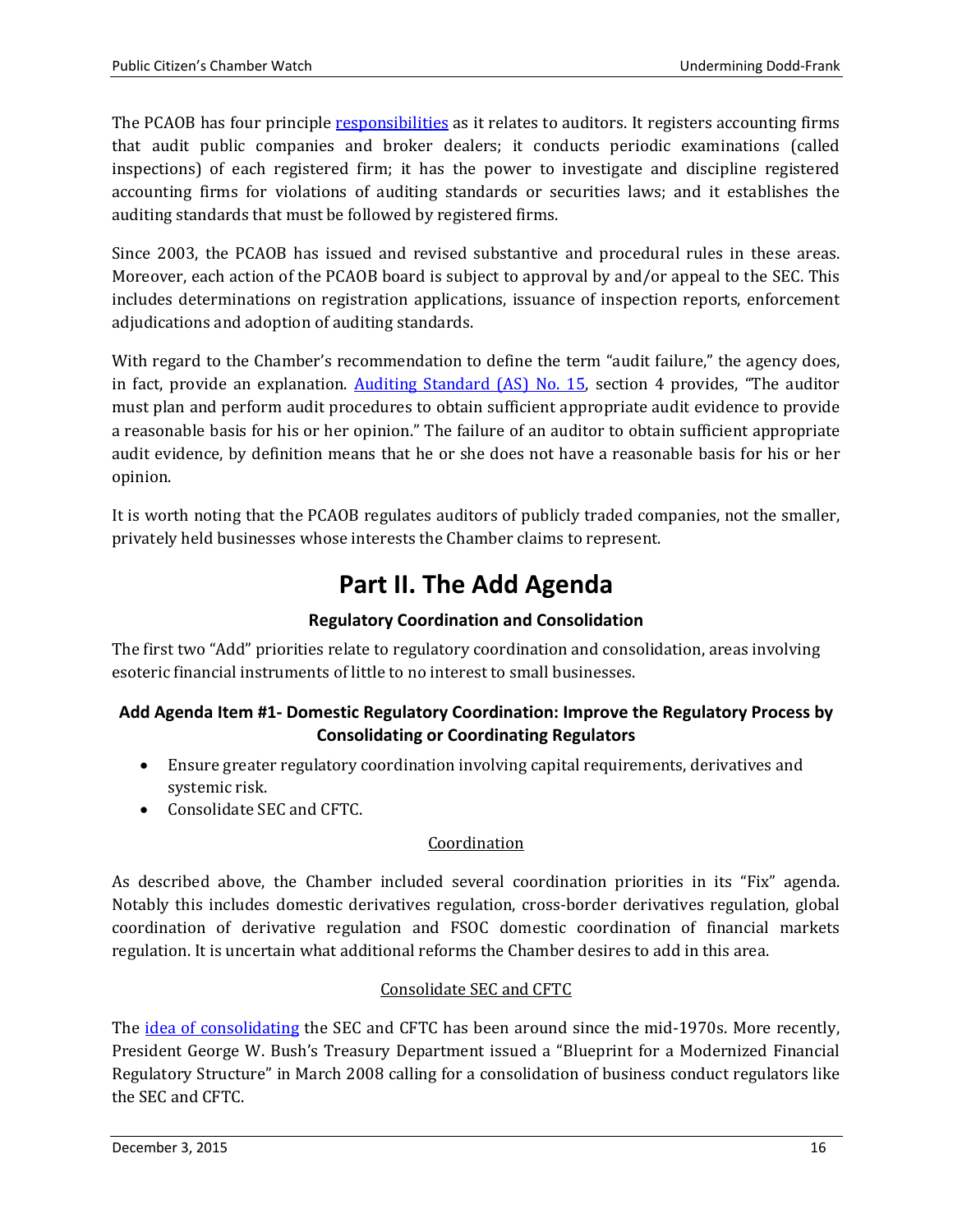There was no serious discussion of consolidation during the debate leading up to the enactment of Dodd-Frank; however the issue resurfaced in 2012 following the proposed (and later consummated) purchase of NYSE Euronext (NYSE) by the Intercontinental Exchange (ICE). While the NYSE has a storied, century-long history as a marketplace for securities transactions, ICE was established in 2000 as a commodities and futures exchange. While ICE and NYSE continue to operate autonomously, and are regulated by the CFTC and SEC, respectively, ICE argued in support of regulatory consolidation following the completion of the deal in 2013.

The Chamber soon echoed this sentiment in its [2013 FAR Agenda](http://www.centerforcapitalmarkets.com/wp-content/uploads/2013/08/CCMC_FAR_FINAL2.pdf) and repeated it in its 2014 FAR [Agenda.](http://www.centerforcapitalmarkets.com/wp-content/uploads/2014/03/2014-Far-Agenda.pdf)

Interestingly, many investor groups have similarly called for a merger of the agencies, (See, [Investors' Working Group Report](http://www.cii.org/files/issues_and_advocacy/dodd-frank_act/07_01_09_iwg_report.pdf) at p. 3), and support from big business may help overcome political hurdles. The primary obstacle to merging the agencies comes from a turf battle on Capitol Hill.

At present, the CFTC is overseen by the House and Senate Agriculture Committees, while the SEC is overseen by the House Financial Services and Senate Banking Committees. Were the two agencies to be merged, it is likely that the agriculture committee would lose jurisdiction over commodities regulation. The cachet and cash that comes with overseeing a financial markets regulator cannot be overstated. The CFTC regulates financial derivatives, such as interest rate swaps and foreign exchange swaps, and members can leverage their positions on the committees that oversee the CFTC for significant campaign contributions.

For example, among House Agriculture Committee Chairman Frank Lucas' top 20 campaign contributors from the last cycle are CME Group (a commodities and futures exchange), Credit Suisse, Depository Trust and Clearing Corp, Ernst & Young, JP Morgan Chase and Independent Community Bankers of America.

Few small businesses come into contact with these regulators, so it is highly unlikely this is an important issue for Main Street businesses.

#### **Global Regulatory Activities**

<span id="page-16-0"></span>The next two Add agenda items relate to global financial regulations. The first agenda item in this area appears to embody several of the concepts addressed in the "Fix" agenda, including crossborder application of U.S. swaps regulations, global harmonization of swaps rules and convergence of FASB and IASB accounting standards. However, this recommendation broadly describes international coordination.

The second item is narrowly construed to encourage the establishment of a global market-based financing system, which refers to the largely unregulated system of banking commerce conducted by institutions that are not legally incorporated as banks. This is often known as the shadow banking system.

As we have seen with certain trade agreements and calls for global harmonization of other financial regulations, there is frequently a race to the bottom. While a single set of high level financial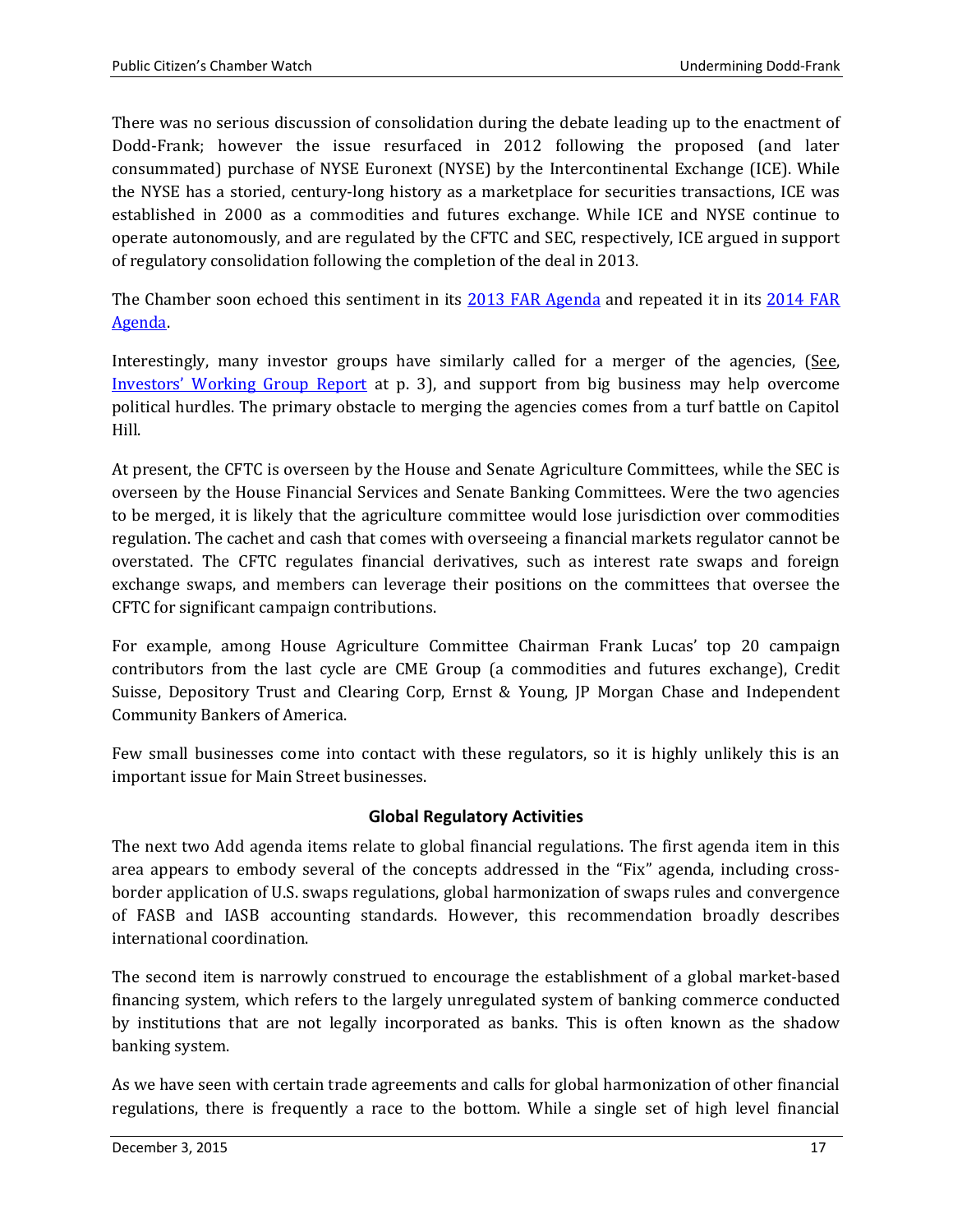regulatory standards is a laudable goal, most often this leads to a compromised process by which only tepid reforms can be agreed upon.

Finally, as noted above, it seems unlikely small businesses would be transacting in the international financial markets.

#### <span id="page-17-0"></span>**Add Agenda Item #2- Global Regulatory Coordination: Ensure International Regulatory Efforts Are Workable Across Jurisdictions**

• End extraterritorial application of U.S. regulations and create mechanisms for international coordination.

It appears the Chamber established the [Global Risk and Governance Initiative](http://www.centerforcapitalmarkets.com/grgi/) (GRGI) earlier this year to address a number of issues relating to global financial regulation. According to a statement on the CCMC website, the GRGI seeks to engage on issues relating to: capital formation, risk management, corporate governance and other issues. The following is an outline of GRGI Issues:

Capital Formation

- Capital Standards (Basel)
- Money Market Fund Regulations (Shadow Banking)

#### Risk Management

- Regulation of Derivatives
- GSIFI

Corporate Governance

- Disclosures Overload
- Executive Compensation

Other Issues

- Market Structure
- Proxy Advisory Firms
- International Coordination
- Accounting and Auditing

To date, it appears that the GRGI has only engaged on one consultative document issued by the Financial Stability Board (FSB) and International Organization of Securities Commissions (IOSCO) on the designation of certain non-bank financial institutions as Global Systemically Important Financial Institutions (GSIFI). Not surprisingly, the Chamber did not support the document in a [letter](https://www.uschamber.com/sites/default/files/2015-5.22-grgi-fsb-comment-letter.pdf) it sent to the FSB and IOSCO in May 2015.

#### <span id="page-17-1"></span>**Add Agenda Item #3- International Financial Markets: Develop Market-Based Financing**

• Encourage the global development of market-based financing.

In May 2015, the Chamber issued a report entitled, "International Financial Markets: A Diverse [System is the Key to Commerce,](http://www.centerforcapitalmarkets.com/wp-content/uploads/2013/08/021881_SourcesofCapital_fin.pdf)" in which it discussed market-based financing. The report was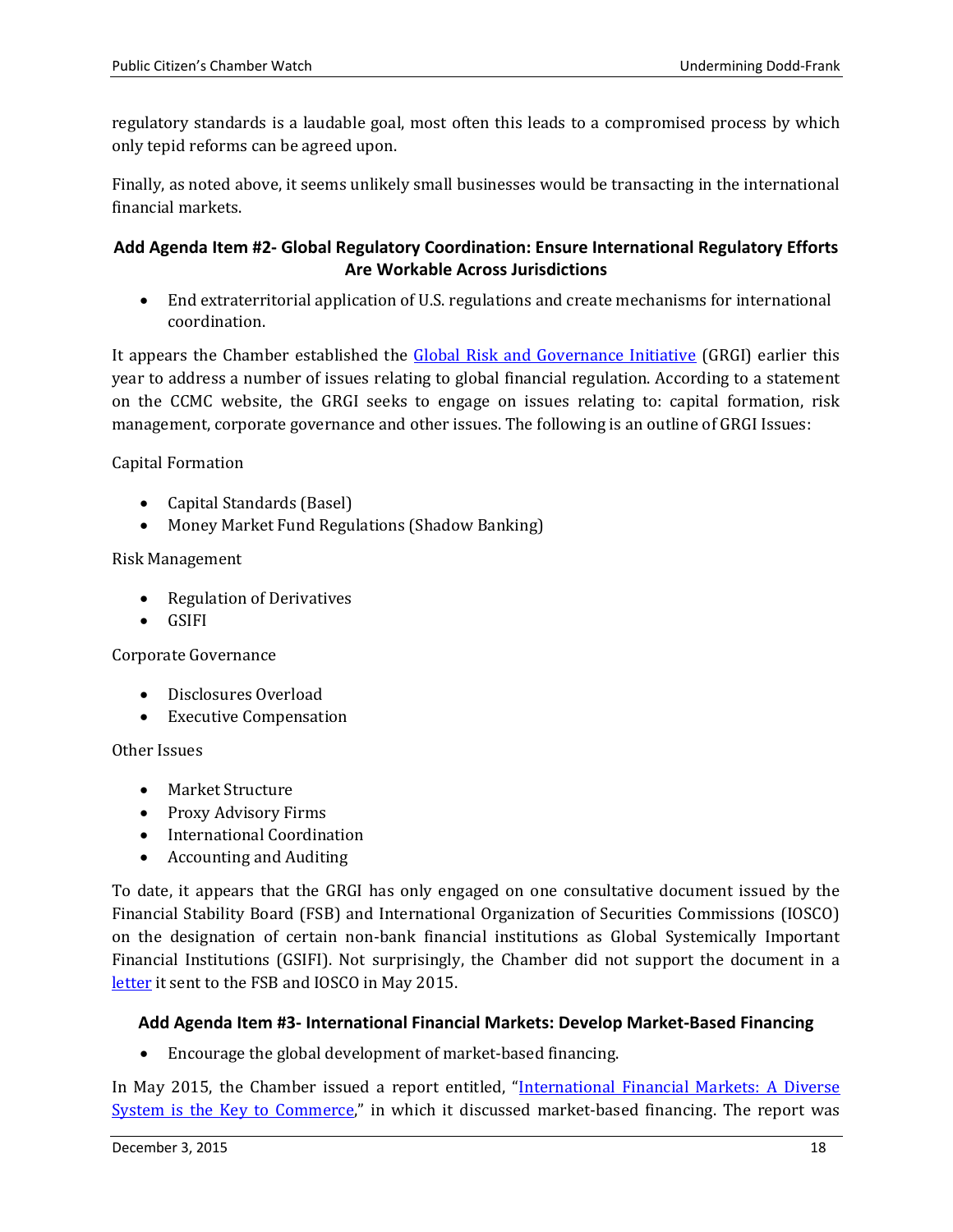written by Anjan Thakor, the John E Simon Professor of Finance and Director the Ph.D. program at the Olin School of Business at Washington University in St Louis. It explains the nature of marketbased financing.

It refers to institutions that act like banks in the sense that they engage in maturity transformation—investing in assets with maturities longer than those of the liabilities that fund them—but they are not supervised like banks. While "shadow banks" do not finance themselves with short-maturity deposits like commercial banks do, they nonetheless raise short-term debt in the financial market through repurchase agreements or "repos." Thus, broker-dealers who fund their assets using repos are "shadow banks." Similarly, money market mutual funds that pool investors' funds to purchase commercial paper or mortgage-backed securities, finance companies that sell commercial paper and extend credit to households and individuals are part of, the market-based financing system. Insurance companies, hedge funds, and investment banks are also part of market-based financing. (At p 58.)

Similarly, the FSB has written about market-based financing in a [white paper](http://www.financialstabilityboard.org/wp-content/uploads/Progress-Report-on-Transforming-Shadow-Banking-into-Resilient-Market-Based-Financing.pdf) release in November 2014. The FSB outlined its efforts to address the "fault lines" that contributed to the global financial crisis. It explained:

The FSB has adopted a two-pronged strategy to deal with these fault lines. First, it has created a system-wide monitoring framework to track developments in the shadow banking system with a view to identifying the build-up of systemic risks and initiating corrective actions where necessary. Second, the FSB is coordinating and contributing to the development of policy measures in five areas where oversight and regulation needs to be strengthened to reduce excessive build-up of leverage, as well as maturity and liquidity mismatching in the system:

- (i) mitigating risks in banks' interactions with shadow banking entities;
- (ii) reducing the susceptibility of [money market funds] to "runs;"<br>(iii) improving transparency and aligning incentives in securitization
- improving transparency and aligning incentives in securitization;
- (iv) dampening pro-cyclicality and other financial stability risks in securities financing transactions such as repos and securities lending; and
- (v) assessing and mitigating financial stability risks posed by other shadow banking entities and activities.

The FSB recently issued a [Peer Review on Implementation of the FSB Policy Framework on Shadow](http://www.financialstabilityboard.org/2015/07/fsb-launches-peer-review-on-the-implementation-of-its-policy-framework-for-shadow-banking-entities-and-invites-feedback-from-stakeholders/)  [Banking](http://www.financialstabilityboard.org/2015/07/fsb-launches-peer-review-on-the-implementation-of-its-policy-framework-for-shadow-banking-entities-and-invites-feedback-from-stakeholders/) on implementation of the FSB policy framework on shadow banking. According to a supplementa[l Summarized Terms](http://www.financialstabilityboard.org/wp-content/uploads/TOR-for-peer-review-on-shadow-banking-summarized-29062015-final.pdf) document, the framework contains three pillars:

- (i) an assessment of non-bank financial entities based on five economic functions;
- (ii) the adoption of appropriate policy tools from a menu of optional policies (policy toolkit) where necessary to mitigate financial stability risks; and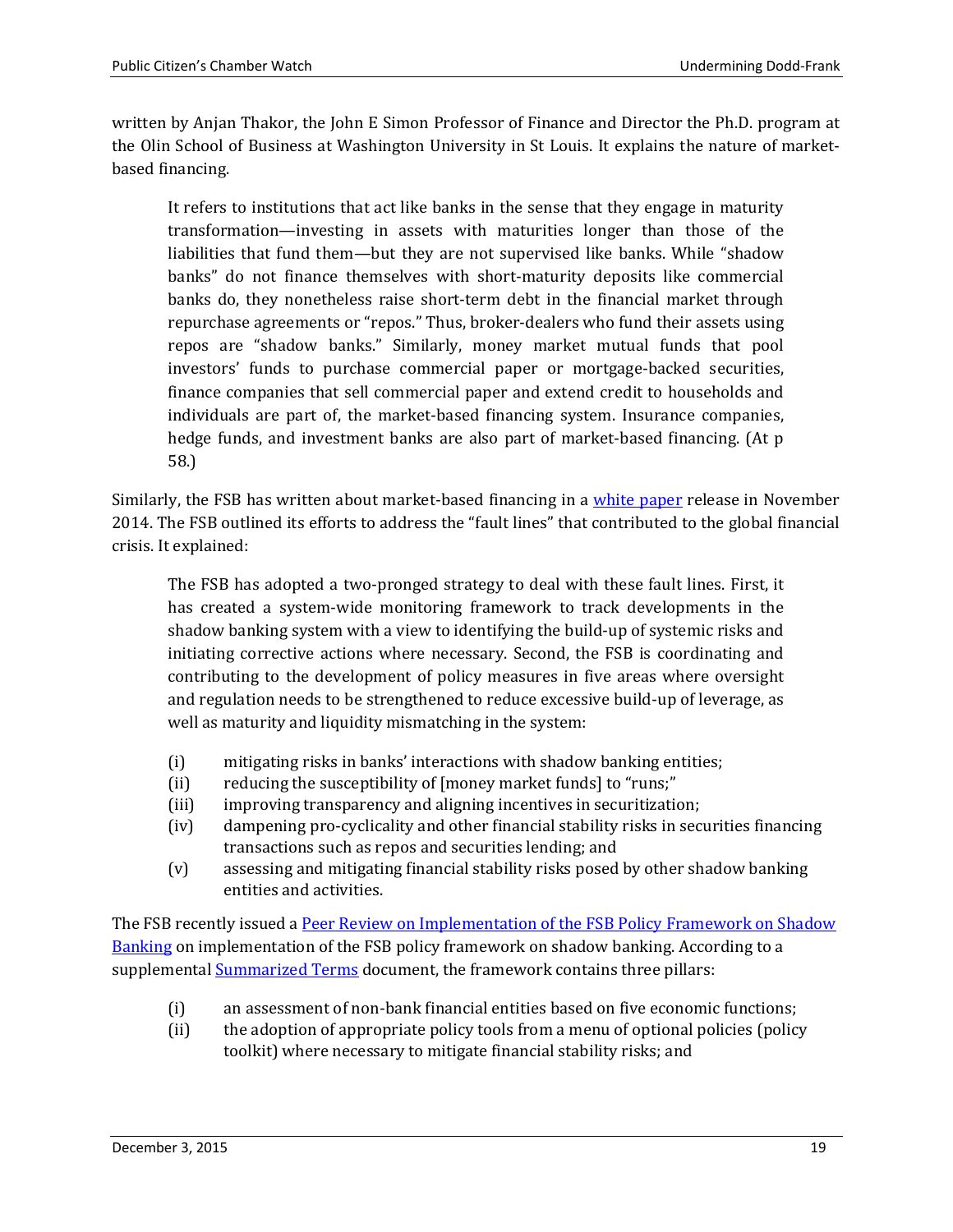(iii) information-sharing among member authorities through the FSB process to maintain international consistency in applying the framework, minimize gaps in regulation and detect new shadow banking adaptations.

The Chamber submitted [a comment letter](http://www.centerforcapitalmarkets.com/wp-content/uploads/2015/07/FINAL-U.S.-Chamber-Response-to-FSB-Peer-Review.pdf) in response to the peer review and expressed concerns about the FSB's three pillar approach, the FSB process and the framework in general.

#### **Cost-Benefit Analysis Issues**

<span id="page-19-0"></span>The next Add request of the Chamber paper concerns cost-benefit analysis. The call for an exhaustive cost-benefit or other economic analysis by regulators as a component of rulemaking is a recurring argument throughout the comment letter or other statements by the Chamber. Al the independent financial regulators already have extensive economic analysis requirements. There is abundant evidence that traditional cost-benefit analysis is skewed to favor industry. On the one hand, regulated parties routinely overstate costs. On the other, benefits are systematically underestimated, including because non-monetary (shareholder democracy, for example) are not easily quantified and because cost-benefit analysis is not well equipped with calculating the benefit of reducing the likelihood of relatively low probability catastrophic scenarios (the 2008 financial crash, for example).

#### <span id="page-19-1"></span>**Add Agenda Item #4- Economic Analysis: Understand the Economic Impact of Regulation**

- Require regulators to conduct a cost-benefit analysis two years after issuing a new/amended regulation.
- Require financial markets' regulators to conduct required economic analysis.
- Expand Unfunded Mandates Reform Act and require economic analysis by independent agencies.

#### Post-Implementation Cost-Benefit Analysis

Other than its inclusion in the 2013, 2014 and 2015 FAR Agendas, the recommendation for retrospective cost-benefit analyses does not appear in any Chamber study or report identified.

The Committee on Capital Markets Regulation, whose President is Harvard Professor Hal Scott, issued a [report](http://capmktsreg.org/app/uploads/2013/10/A-Balanced-Approach-to-Cost-Benefit-Analysis-Reform.pdf) in 2013 that included a recommendation for Congress to require postimplementation cost-benefit analyses for certain regulations. It provided:

Congress should require that agencies engage in the retrospective review of existing "major rules" at regular intervals. Such "look-backs" would include a substantive review of existing regulations and would incorporate analysis of whether a given regulation remains justified from a cost-benefit perspective. To relieve agencies of excessive burdens, such regulatory review should be instituted on a prospective basis only. (At p 18.)

In addition, [legislation](https://www.congress.gov/bill/114th-congress/house-bill/50?q=%7B%22search%22%3A%5B%22cost+benefit+analysis%22%5D%7D) passed the House that would allow a relevant Congressional chair or ranking member to request a post-implementation cost-benefit analysis of a regulation. The legislation, known as the Unfunded Mandates Information and Transparency Act, was supported by the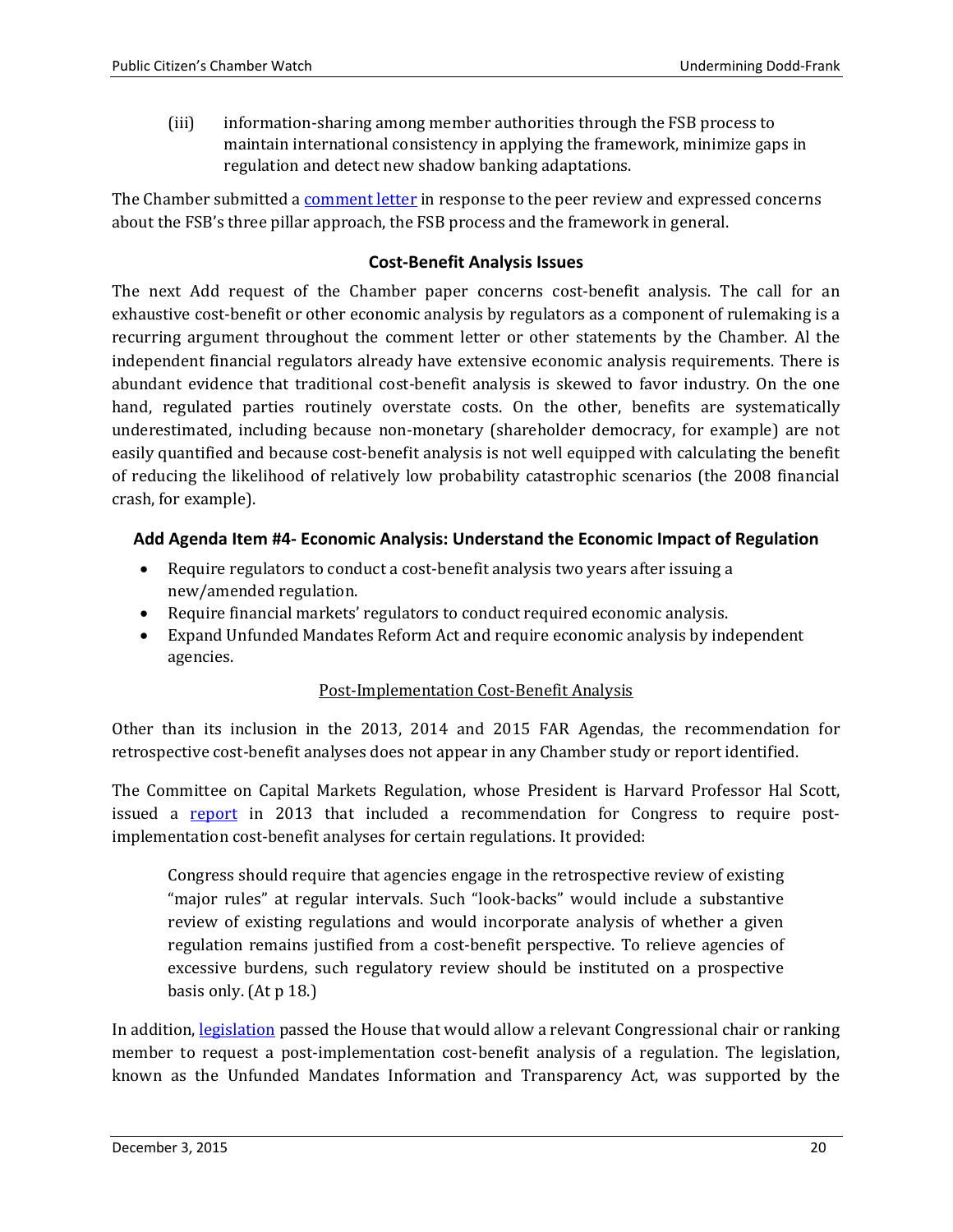Chamber in previous sessions of Congress (See Expansion of Unfunded Mandates Reform Act, below).

In an ideal world, this may be a prudent idea, but as a practical matter mandatory retrospective reviews are unworkable and contrary to effective regulation. Financial regulators, such as the SEC and CFTC, have finite resources, established through negotiated annual appropriations from Congress, and often are funded at levels lower than what they require.

Moreover, they regulators must operate in an environment where there is constant financial innovation and engineering. As such, these agencies primarily focus their efforts on evolving issues. Assuming these agencies continued to be underfunded; a reasonable assumption in the near term given the current anti-financial regulatory climate, requiring retrospective reviews of existing regulations would direct limited resources away from existing priorities.

#### Existing Cost-Benefit Analysis

The Chamber has a great deal of experience relating to insisting agencies conduct robust costbenefit analyses on rulemaking with which it disagrees. In 2013 the Chamber commissioned a [study](http://www.centerforcapitalmarkets.com/wp-content/uploads/2010/04/CBA-Report-3.10.13.pdf) by Professors Paul Rose and Christopher Walker at Ohio State University. It outlined the history, policy consideration and judicial review of cost-benefit analyses. The study highlighted several lawsuits brought or supported by the Chamber on the grounds that the cost-benefit analyses conducted were inadequate.

Clearly, the Chamber frequently engages with regulators during the rulemaking process and routinely highlights its emphasis on economic analysis. When it is displeased with the result, the Chamber often initiates or supports challenges to final rules before the US District Court for the District of Columbia or the DC Circuit Court of Appeals.

#### Expansion of Unfunded Mandates Reform Act

The federal government, through laws and regulations, sometimes imposes requirements—known as federal mandates—on state, local, and tribal governments and entities in the private sector to achieve national goals. In 1995, lawmakers enacted the Unfunded Mandates Reform Act (UMRA) in part to ensure that, during the legislative process, the Congress receives information about the potential effects of mandates as it considers proposed legislation.

Title II of UMRA requires federal administrative agencies, unless otherwise prohibited by law, to assess the effects on state and local governments and the private sector of proposed and final federal rules and to prepare a written statement of estimated costs and benefits for any mandate requiring an expenditure exceeding \$100 million in any given year. All threshold amounts under these provisions are adjusted annually for inflation. In 2015, the threshold amounts are \$77 million for intergovernmental mandates and \$154 million for private sector mandates. Moreover, it would remove the exemption for independent agencies such as the SEC and CFTC, which already have obligations to conduct economic impact analyses prior to issuing final rules.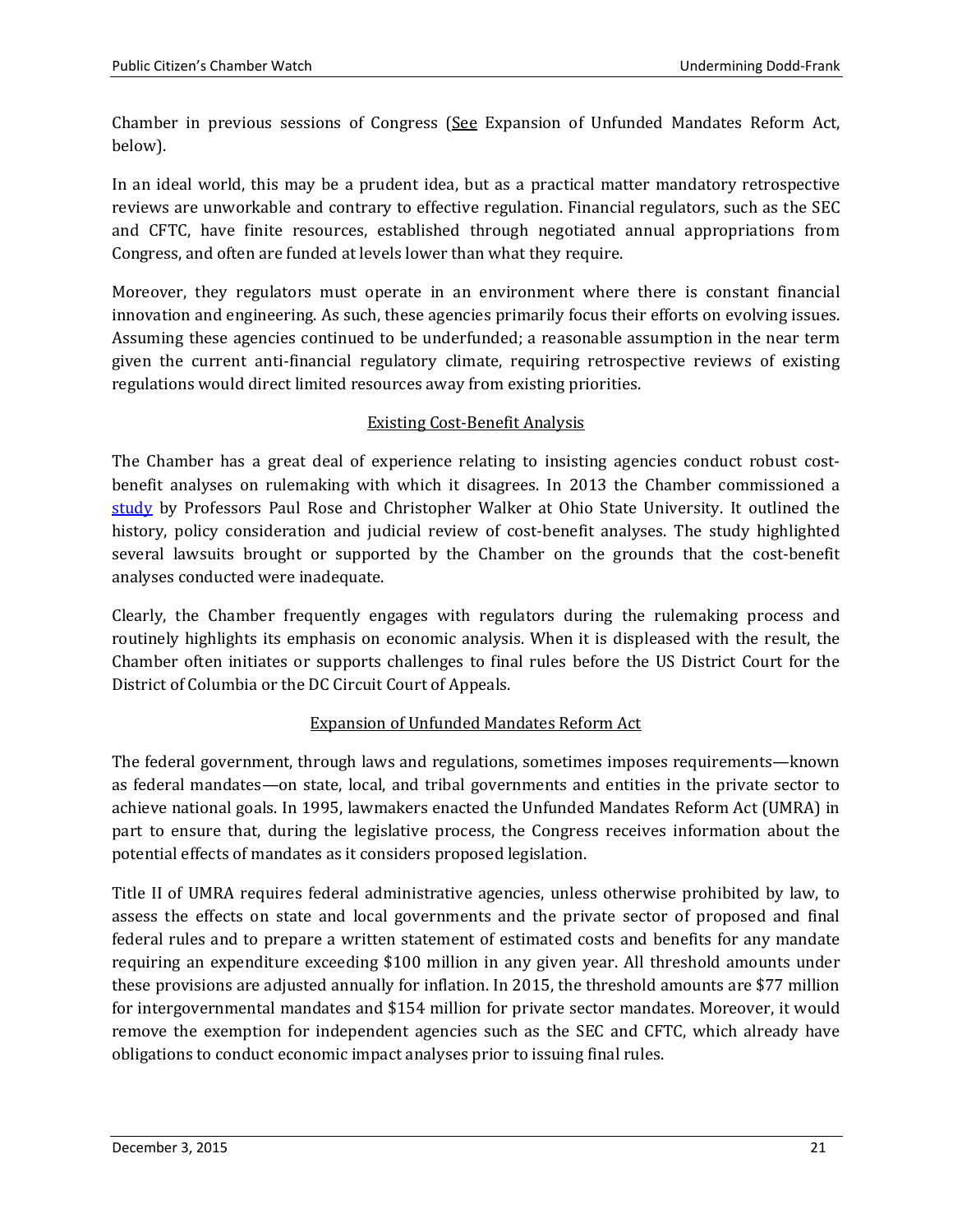The Chamber has supported the expansion of UMRA since at least 2011 when it sent a [letter](https://www.uschamber.com/letter/letter-supporting-amendment-nature-substitute-hr-373-%E2%80%9Cunfunded-mandates-information-and) to the House Oversight Committee in support of Unfunded Mandates Information and Transparency Act of 2011 (HR 373, 112<sup>th</sup> Cong). More recently, the Chamber sent another [letter](http://www.centerforcapitalmarkets.com/wp-content/uploads/2014/03/2014-2.27-UnfundedMandatesInformationandTransparencyActof2013_House.pdf) supporting the most recent version of the bill (HR 899, 113<sup>th</sup> Cong), which passed the House in February 2014.

The [Unfunded Mandates Information and Transpa](https://www.congress.gov/bill/114th-congress/house-bill/50?q=%7B%22search%22%3A%5B%22%5C%22hr50%5C%22%22%5D%7D&resultIndex=1)[r](#page-7-1)[ency Act of 2015](https://www.congress.gov/bill/114th-congress/house-bill/50?q=%7B%22search%22%3A%5B%22%5C%22hr50%5C%22%22%5D%7D&resultIndex=1) (HR 50) passed the House in February of this year on a near party line vote.<sup>4</sup> Although the Senate has not considered this measure, it remains troubling that a majority in the House seek to undermine the independent agency rulemaking process by requiring additional economic analyses.

#### **Bank and Insurance Regulation Topics**

<span id="page-21-0"></span>Global bank regulation is another high priority for the Chamber. It has offered numerous letters to U.S. and global policymakers on topics including capital requirements, leverage limits and liquidity standards. More recently, the Chamber has become interested in capital adequacy consideration relating to insurance companies. This should not come as a surprise to those who observe the Chamber has representatives of eight insurance companies on its board of directors.

As noted above, these are issues important only to global financial institutions, so to suggest small business owners are interested in these matters is highly questionable.

#### <span id="page-21-1"></span>**Add Agenda Item #5- Capital Standards: Harmonize Approaches to Capital and Leverage Requirements to Provide Stability and Growth**

- U.S. and Global bank regulators should develop a harmonized approach to capital, leverage and liquidity requirements.
- Capital standards should balance stability with the need for growth. Ensure capital standards for insurance companies are developed in a deliberate fashion.

#### Harmonize Global Bank Regulations & Balanced Approach to Capital Standards

In 2013, the Chamber submitted a [comment letter](http://www.centerforcapitalmarkets.com/wp-content/uploads/2014/09/2013-9.19-BCBS-Leverage-Ratio-Comment-Letter.pdf) to the Bank for International Settlements (BIS) regarding a proposed rule on a bank leverage ratio framework. The Chamber expressed concerns about the proposal contending the rule "may dislocate the balance necessary for appropriate capital formation and prudent risk management by businesses, thereby harming economic growth and job creation."

The Chamber suggested BIS suspend consideration of the proposal until the European Central Bank could simplify Basel III, the latest global standard for bank capitalization. In January 2014, BIS finalized its [rule](https://www.bis.org/publ/bcbs270.htm) on the leverage ratio framework.

<span id="page-21-2"></span>The Chamber sent a similar [letter](http://www.centerforcapitalmarkets.com/wp-content/uploads/2014/09/2014-9.19-NSFR-GRGI-Letter.pdf) to BIS concerning a consultative document on [Net Stable Funding](http://www.bis.org/bcbs/publ/d295.pdf)  [Ratio,](http://www.bis.org/bcbs/publ/d295.pdf) which was finalized in October 2014.

 <sup>4</sup> The bill also contained a provision that would place a \$550 million cap on the 2016 budget of the CFPB, \$36 million less than the amount the Congressional Budget Office estimated the agency would spend next year.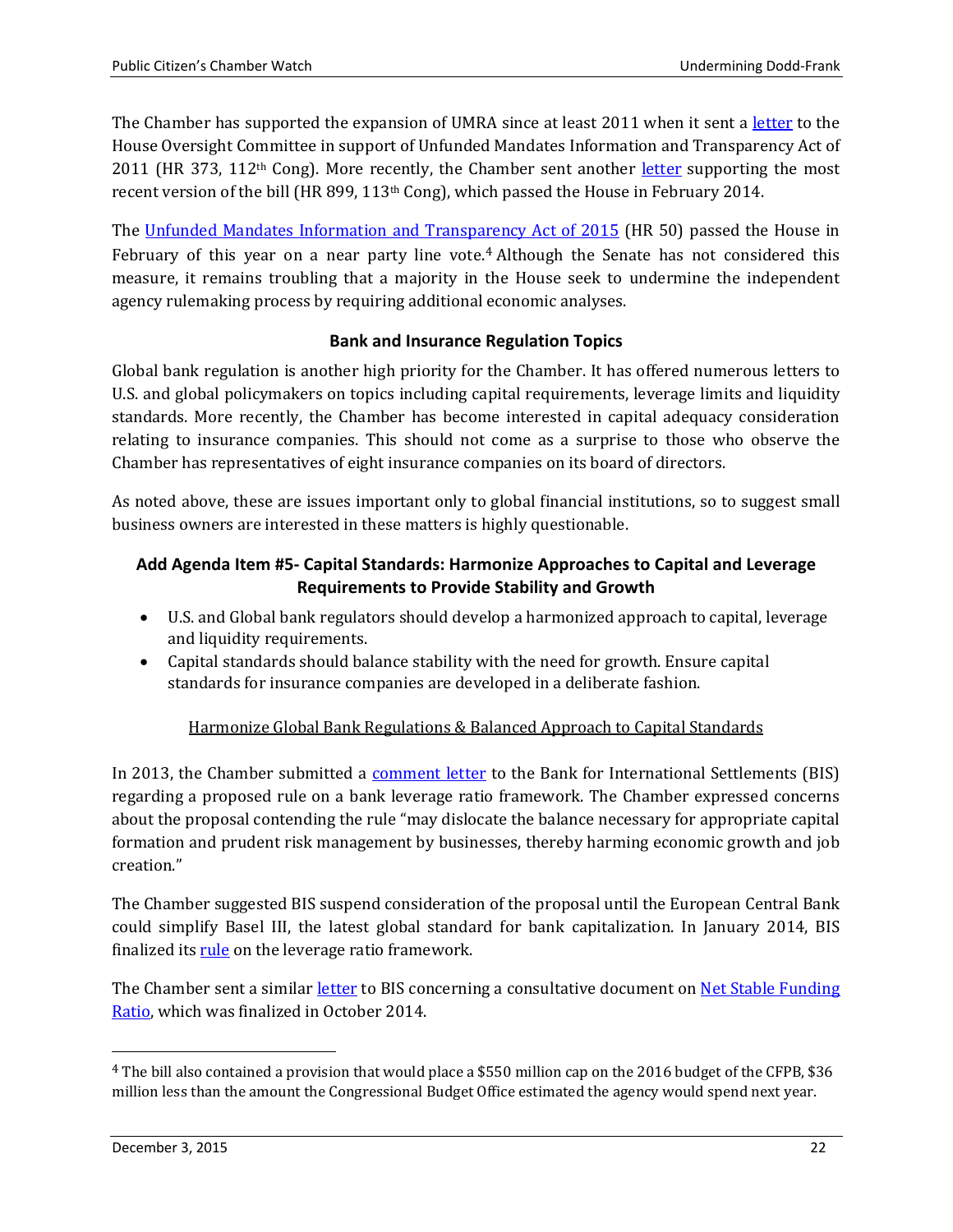More recently, the Chamber has turned its attention to the implementation of the Basel III for smalland medium-sized US banks and credit unions. In February 2015, the Chamber sent a [letter](https://www.uschamber.com/letter/letter-senate-committee-banking-housing-and-urban-affairs-hearing-entitled-regulatory-relief) to the Senate Banking Committee in advance of a series of hearings on regulatory relief for community banks and credit unions. In its letter, the Chamber argued the application of certain regulations unfairly impacts small and mid-sized depository institutions and asked the committee to consider its views when crafting any regulatory relief legislation.

While Banking Committee Chairman Richard Shelby (R-AL) introduced marked up legislation entitled the ["Financial Regulatory Improvement Act,"](https://www.congress.gov/bill/114th-congress/senate-bill/1484?q=%7B%22search%22%3A%5B%22financial+regulatory+improvement+act%22%5D%7D&resultIndex=1) he included controversial provisions beyond simple relief measures for small- and mid-sized banks. The bill contained a study on mortgage servicing assets and the impact of imposing Basel III and other capital standards on community banks' ability to provide mortgage loans and services.

## Capital Standards for Insurance Companies

In September 2014, the Federal Reserve announced plans to conduct a quantitative impact study (QIS) to evaluate the potential effects of its regulatory capital framework on insurance holding companies under the Fed's supervision.

In March 2014, the Chamber tried to get out in front of this issue by posting an [article](https://www.uschamber.com/blog/lets-be-clear-insurers-and-banks-are-different) by Nathaniel Wienecke with the Property Casualty Insurers Association of America. The piece argues that insurers are fundamentally different than banks and insurers should not have bank-like capital requirements thrust upon them. The article urges Congress "clarify through legislation that the Dodd-Frank Act provides the Federal Reserve with the authority to distinguish between banks and insurers and tailor capital requirements for insurers that it already regulates."

In addition, the Chamber has expressed concerns about [the Consultation Document on Risk-based](http://iaisweb.org/index.cfm?event=getPage&nodeId=25229)  [Global Insurance Capital Standard](http://iaisweb.org/index.cfm?event=getPage&nodeId=25229) issued last winter by the International Association of Insurances Supervisors (IAIS). The Chamber [letter](http://www.centerforcapitalmarkets.com/wp-content/uploads/2015/02/2015-2.13-Chamber-IAIS-ICS-Comments-FINAL.pdf) indicated it believed the IAIS approach conflicted with certain FSB mandated projects and recommended the FSB and IAIS conduct a "cumulative impact analysis to understand the consequences of a diverse range of financial regulatory reforms before moving to complete work on an insurance capital standard."

#### **SEC Overhaul Topics**

<span id="page-22-0"></span>Much of the bread-and-butter work by the Chamber in the area of financial regulation focuses on activities by the SEC. The trade association frequently comments on rule proposals, staff guidance, petitions for rulemaking and other requests for comments by the SEC. Prior to the enactment of Dodd-Frank, the Chamber seemed to focus on issues it likely thought would allow easier access to capital. Since the enactment of Dodd-Frank, the business group seems to be targeting ways to derail certain regulatory activities by the SEC, including watering down certain disclosures or discouraging enforcement actions.

# <span id="page-22-1"></span>**Add Agenda Item #6- SEC Modernization: Create a World-Class 21st Century Securities Regulator**

• Link increased funding to timely and clear progress on transformational reforms.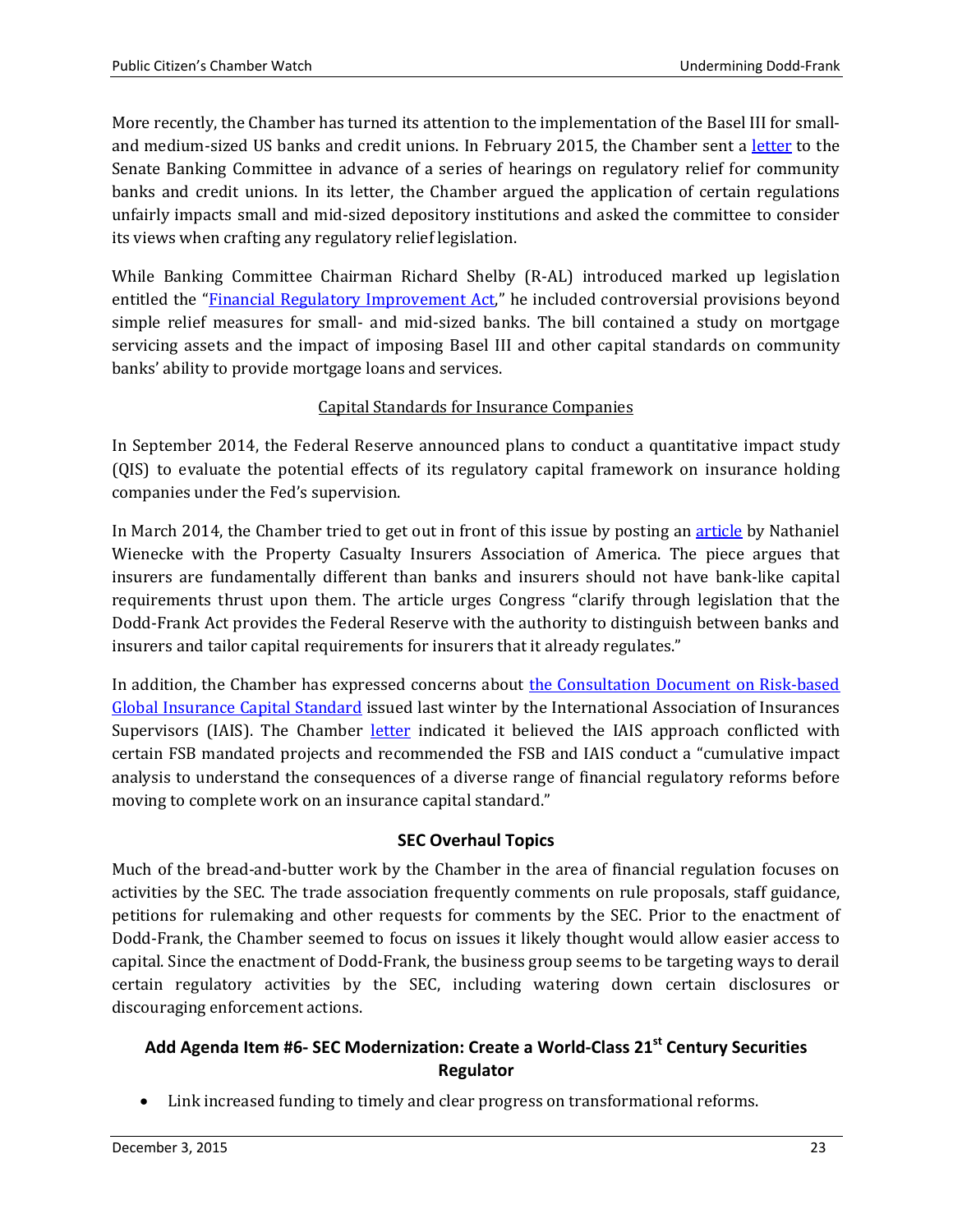• Enhance enforcement programs to ensure fair examinations and investigations.

The Chamber has spent considerable time and effort on matters relating to SEC reform. In 2009, the Chamber engaged former SEC Secretary Jonathan Katz to develop a paper entitled, ["Examining the](http://www.centerforcapitalmarkets.com/wp-content/uploads/2010/04/ExaminingtheSECrdcfinal.pdf)  [Efficiency and Effectiveness of the U.S. Securities and Exchange.](http://www.centerforcapitalmarkets.com/wp-content/uploads/2010/04/ExaminingtheSECrdcfinal.pdf)" Katz participation in this project is particularly meaningful since he served as Secretary of the SEC for nearly 20 years, under 11 different chairs or acting chairs. This paper offered recommendations for reforms in four areas:

- Strengthening management structure and oversight;
- Improving the exemptive order process;
- Improving the self-regulatory agency rule filing process; and
- Improving the no-action letter process.

In 2011, the Chamber issued a follow up report entitled, ["U.S. Securities and Exchange Commission:](http://www.centerforcapitalmarkets.com/wp-content/uploads/2013/08/16967_SECReport_FullReport_final.pdf)  [A Roadmap for Transformational Reform."](http://www.centerforcapitalmarkets.com/wp-content/uploads/2013/08/16967_SECReport_FullReport_final.pdf) This paper, also written with the assistance of Katz, expanded on the previous recommendations for structural and operational reforms, including increasing the number of commissioners from five to seven. It spent considerable time on recommendations for enforcement and rulemaking reforms. In sum, this report also provided recommendations for reforms in four areas:

- Transforming the SEC;
- SEC enforcement:
- SEC rulemaking; and
- SEC efficiency and effectiveness.

The paper also contained a critique on the SEC's limited implementation of the 2009 report and recommended the agency's budget be tied to greater implementation of transformative reforms.

In 2013, the Chamber pressed Congress on the SEC's budget. In a [letter](http://www.centerforcapitalmarkets.com/wp-content/uploads/2013/08/2013-5.6-SECBudgetHearing_HouseApprops_Crenshaw_Serrano.pdf) to the House Appropriations Committee, the Chamber echoed its previous recommendation that the SEC's budget be tied to implementing reforms. (A similar letter was sent to the Senate Appropriations Committee.)

Most recently, the Chambers published a paper in July 2015 entitled, ["Examining U.S. Securities and](http://www.centerforcapitalmarkets.com/wp-content/uploads/2015/07/021882_SEC_Reform_FIN1.pdf)  [Exchange Commission Enforcement: Recommendations on Current](http://www.centerforcapitalmarkets.com/wp-content/uploads/2015/07/021882_SEC_Reform_FIN1.pdf) Processes and Practices." The report includes 27 recommendations for reform in three distinct areas:

- Enforcement policies:
- Commission oversight of the enforcement program; and
- Improving the efficiency and effectiveness of the investigation process.

#### <span id="page-23-0"></span>**Add Agenda Item #7- Disclosure Reform: Provide Investors with Clear and Useful Information**

- Develop disclosure framework the addresses "information overload" but provides investors with meaningful information.
- Disclosure should be based on materiality.

The Chamber has been working to refine its message on corporate disclosures since at least 2013 when it included a recommendation to repeal certain disclosures required by Dodd-Frank in its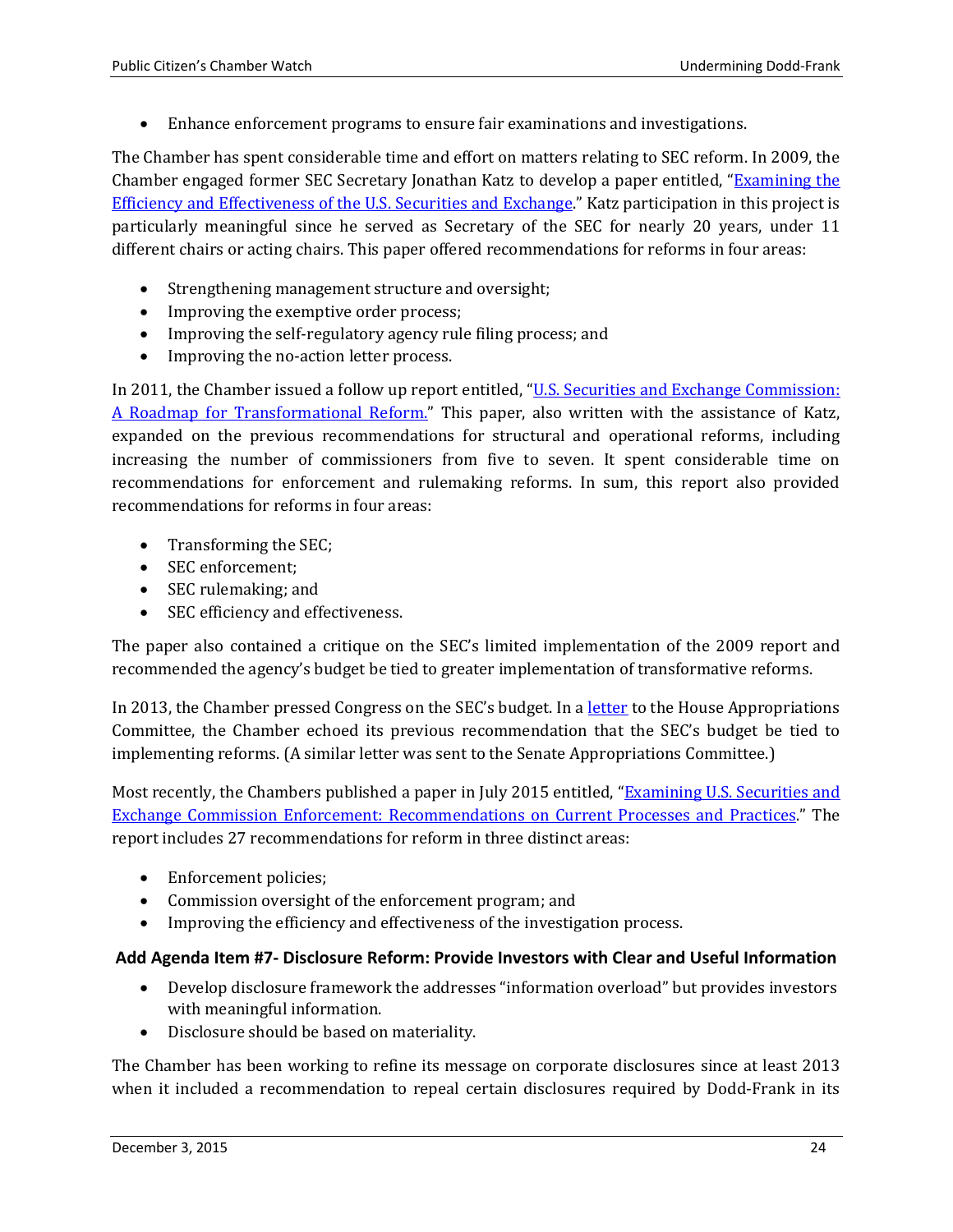2013 FAR Agenda. As noted below, the Chamber's original approach (which it continues to advance in its "Replace" agenda) going back as far as 2010 was to attack various disclosure requirements, such as proposals on [pay ratio,](http://www.centerforcapitalmarkets.com/wp-content/uploads/2014/05/2014-5.22-Pay-Ratio-Economic-Analysis-Letter.pdf) [pay for performance,](http://www.centerforcapitalmarkets.com/wp-content/uploads/2015/06/2015-6-30-SEC-Pay-vs-Performance1.pdf) [conflict minerals](http://www.centerforcapitalmarkets.com/wp-content/uploads/2010/04/2011-11.29-SEC-Conflict-Minerals.pdf) and [resource extraction.](http://www.sec.gov/comments/s7-42-10/s74210-60.pdf)

More recently, the Chamber has taken a parallel approach to disclosure in general. It held a [roundtable](http://www.centerforcapitalmarkets.com/wp-content/uploads/2014/05/Disclosure-Reform-Agenda-FINAL.pdf) on disclosure in 2014, which coincided with the issuance of a [report](http://www.centerforcapitalmarkets.com/wp-content/uploads/2014/07/CCMC_Disclosure_Reform_Final_7-28-20141.pdf) on comprehensive corporate disclosure reform. The report can be broken up into two parts, near-term reforms and long-term reforms.

The near term reforms focus on specific issues within Reg S-K, which relates to required disclosures under the Securities Act of 1933 and the Securities Exchange Act of 1934. With respect to the nine specific recommendations below, the Chamber argued they are obsolete (and should be eliminated or updated), duplicative (and should be incorporated by reference to another disclosure document) or have thresholds that are too low. The recommendations relate to the following Items in Reg S-K:

- Items  $201(a)(1)(i)$ , (ii), (iii), and (iv)-Market and high/low share prices over the last two years. Chamber argument: Obsolete
- Item  $201(c)$  Frequency and amount of dividends over the last two years. Chamber argument: Obsolete
- Item 201(e)- Chart of stock performance over a period of time.
- Chamber argument: Obsolete
- Item 304- Disagreements with accountants. Chamber argument: Duplicative; Should be contained in Form 8-K
- Item 404(a)-Related party transactions. Chamber argument: Presumptively material threshold of \$120,000 is too low; Should be scaled
- Item 503(d)- Ratio between earnings and fixed charges. Chamber argument: Obsolete
- Item 601- Exhibits Chamber argument: Obsolete
- Item 701- Recent sales of unregistered securities and a description of the use of the proceeds. Chamber argument: Duplicative; Already discussed in Management's Discussion and Analysis (MD&A)

The Chamber's long-term reforms include recommendations to:

- Update Compensation Discussion and Analysis (CD&A);
- Move to a principles based approach to MD&A;
- Eliminate repetitious statements within a filing;
- Revisit how companies disclose risk; and
- Rethink format of company reports and how they are delivered to investors.

It is unclear from the writing whether this is simply a laundry list of house cleaning projects or whether it's intended to limit or skew information to investors. It is worth noting, however, in 2012 the Chamber [supported](https://www.uschamber.com/sites/default/files/documents/files/NYSE_Print%2520Ad.pdf) the JumpStart Our Business Startups (JOBS) Act, which contained a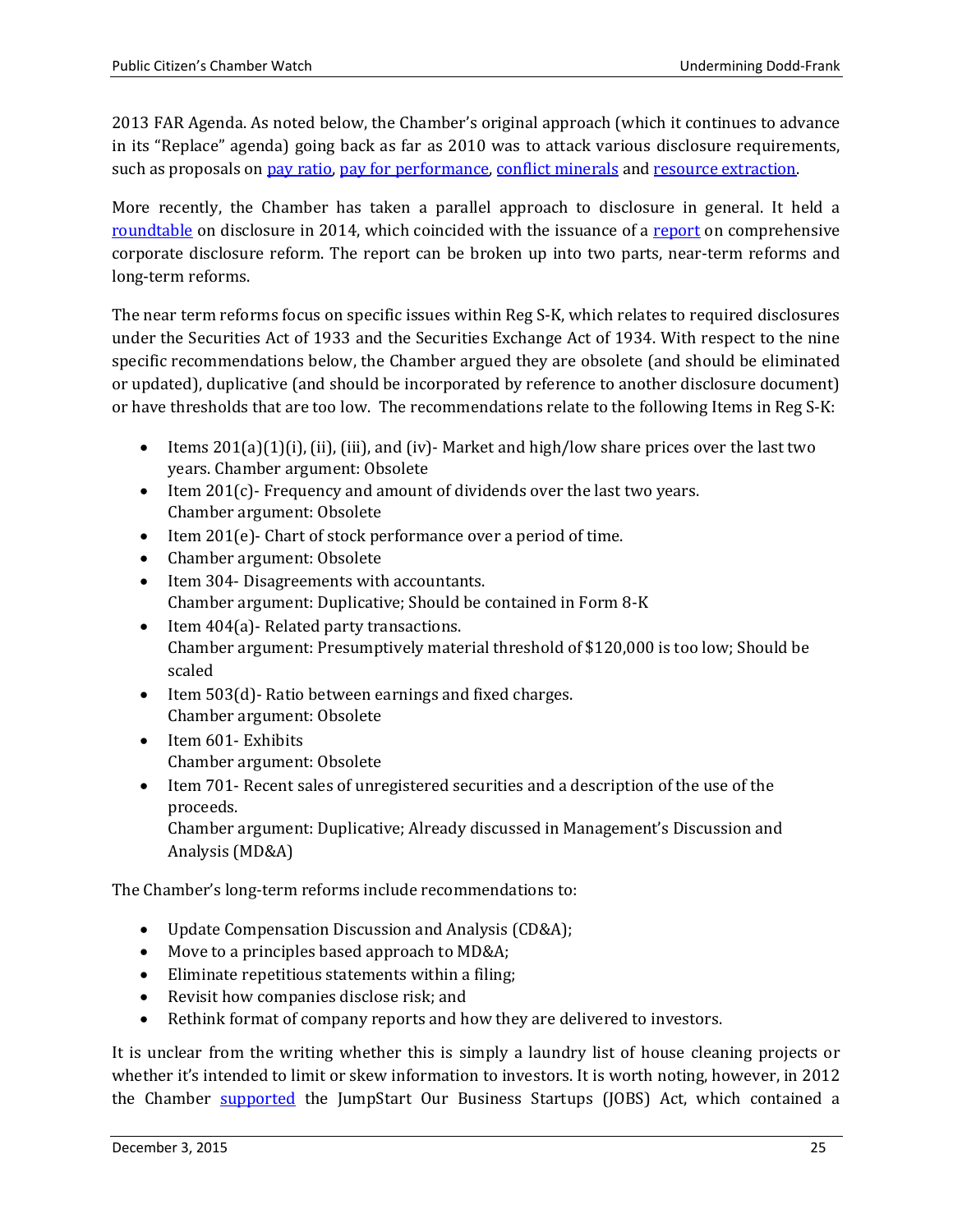requirement that the SEC review and report on Reg S-K. Moreover, the SEC has recently undertaken a "disclosure effectiveness initiative" that is focusing on disclosures under Reg S-K and Reg S-X, which related to financial statements in public filings. This mandated retrospective review of regulation has the effect of shifting resources away from other investor-centric proposals, such as the disclosure of corporate political expenditures for which a petition for rulemaking has garner more than 1.2 million supportive comments, and helps demonstrate the undue influence the Chamber wields directly or indirectly.

#### **Other Adds**

<span id="page-25-0"></span>The final three Add agenda items are a hodge-podge of other issues, including accounting and auditing oversight, regulation of proxy advisory firms and housing finance reform. Except for proxy advisory firms, the Chamber has said relatively little about these matters, so it is uncertain of their overall importance to the business community. With regard to proxy advisory firms, the Chamber's focus on this matter appears to be a frontal assault on the shareholder proposal process and an attempt to silence those who would disagree with corporate management.

## <span id="page-25-1"></span>**Add Agenda Item #8- Financial Reporting: Further Improve Systems to Better Serve All Users of Financial Statements**

- Require PCAOB and FASB to conduct cost-benefit analyses and follow other federal transparency rules
- Create financial reporting forum

## Cost-benefit Analyses for Accounting and Auditing Regulators

Other than including this priority in the 2013, 2014 and 2015 FAR Agenda, the Chamber has not done much in this area. However, the trade group's calls for greater transparency are consistent with similar requests in other areas, and may be efforts to provide the Chamber and others a legal basis for challenging or delay unpopular rules or standards.

#### Financial Reporting Forum

Similarly, other than include this recommendation in the previous FAR Agendas and a [statement](http://pcaobus.org/Rules/Rulemaking/Docket037/ps_David_Hirschmann.pdf) to the PCAOB, the Chamber does not appear to have taken any action to advance it. The Chamber did [request](http://www.centerforcapitalmarkets.com/wp-content/uploads/2013/08/2013-5.10.13-Letter-to-PCAOB-re.-SAG-Bus..pdf) the PCAOB to create a business advisory group (which the audit regulator has declined to do), but no other information has been uncovered on this priority.

#### <span id="page-25-2"></span>**Add Agenda Item #9- Proxy Advisory Firms: Ensure Transparent, Evidence Based Standard Setting**

- Regulate proxy advisory firms.
- Require proxy advisory firms to disclose potential conflicts of interest.
- Ensure proxy advice does not take a one size fits all approach.

Proxy advisory firms have been in the cross-hairs of the Chamber since at least 2010 when it sent a [letter](http://www.sec.gov/comments/s7-14-10/s71410-26.pdf) to the SEC, calling on the agency to regulate those firms. Since then, the Chamber has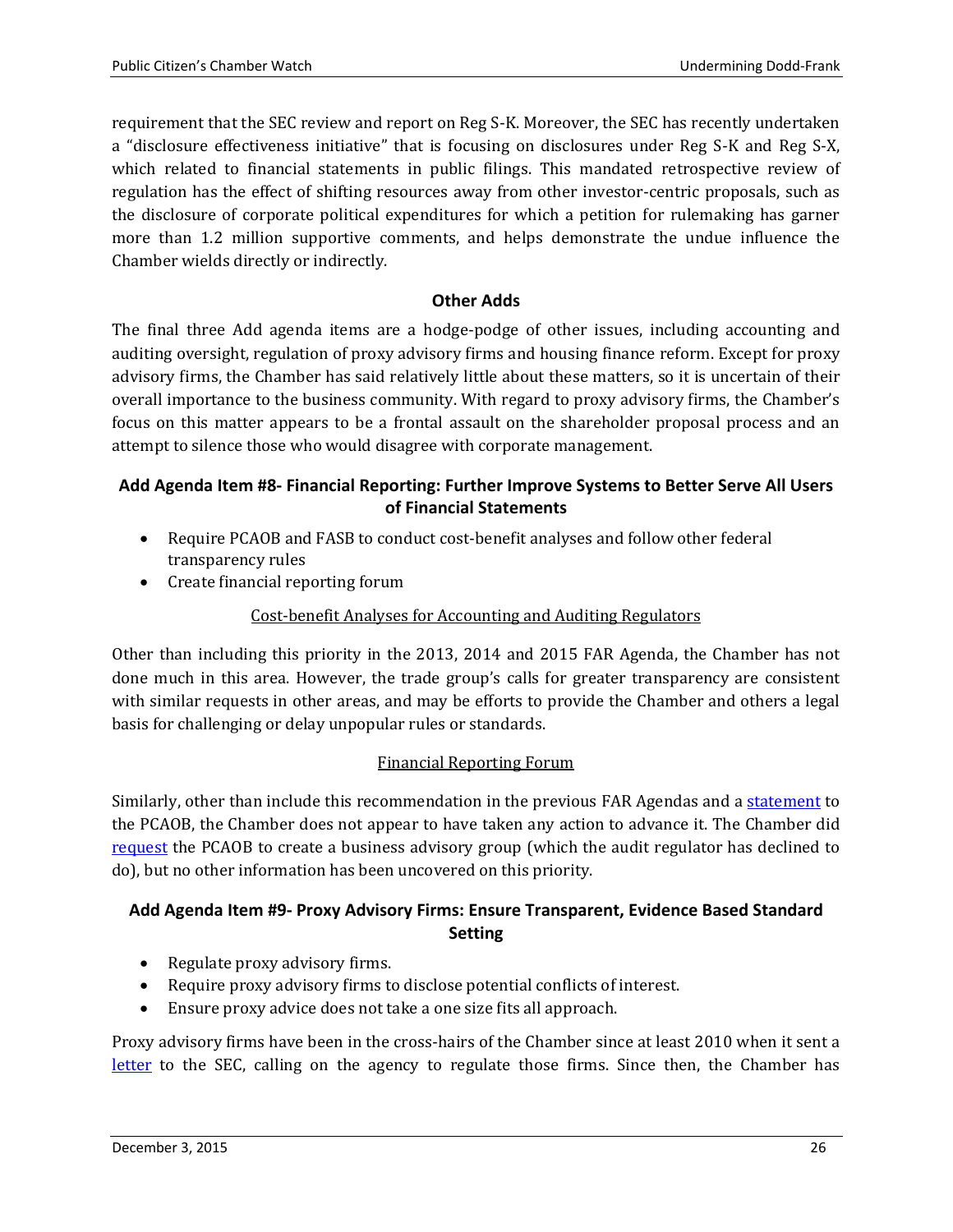continued its drumbeat with additional [letters,](http://www.centerforcapitalmarkets.com/wp-content/uploads/2010/04/Concept-Release-Proxy-System-5.9.2011.pdf) [press releases,](https://www.uschamber.com/press-release/us-chamber-calls-sec-examine-proxy-advisory-firm) [speeches,](https://www.uschamber.com/press-release/us-chamber-calls-increased-transparency-and-accountability-proxy-advisory-firms) a [best practice report](http://www.centerforcapitalmarkets.com/wp-content/uploads/2013/08/Best-Practices-and-Core-Principles-for-Proxy-Advisors.pdf) and congressional [testimony.](http://financialservices.house.gov/uploadedfiles/hhrg-113-ba16-wstate-hpitt-20130605.pdf)

The Chamber claimed partial victory when the SEC issued a [staff bulletin r](https://www.sec.gov/interps/legal/cfslb20.htm)elating to proxy advisory firms and then the business association issued a [Corporate Governance Update.](http://www.centerforcapitalmarkets.com/wp-content/uploads/2013/08/021874_ProxyAdvisory_final-1.pdf) The update provided a roadmap with three areas for public companies to focus on when dealing with proxy advisory firms.

Communication with Proxy Advisory Firms: Public companies can serve their shareholders by maintaining a continuous dialogue with proxy advisory firms in order to correct erroneous or stale information, or to address any troublesome recommendations that do not advance the best interests of the shareholders.

Dealing with Proxy Advisory Firm Conflicts of Interest: Public companies can take steps to verify proxy advisory firm conflicts identification and remediation, and bring any deficiencies to the attention of the advisory firm or, if necessary, the SEC.

Communication with Institutional Investors: Public companies should continue to engage in year-round, regular communications with institutional investors, to develop and maintain a relationship of trust and confidence, and also provide public companies with an opportunity to bring concerns about the actions (or inaction) of proxy advisory firms to the attention of investors.

The Chamber continues to press the issue, holding a [roundtable](http://www.centerforcapitalmarkets.com/wp-content/uploads/2014/11/January-7-Proxy-Event-Agenda-Final.pdf) discussion in January 2015 and sending a *letter* to European regulators on the issue.

#### <span id="page-26-0"></span>**Add Agenda Item #10- Private Sector Housing Finance: Allow Private Sector to Return to the Housing Market**

• Enact reform that would encourage private sector investment in the broader housing finance market

Presumably, this recommendation relates to reforming the US housing finance market and solving the issues around the conservatorship of Fannie Mae and Freddy Mac. However, the Chamber has been virtually silent on the issue of reforming the government sponsored enterprises (GSEs).

It was briefly discussed by Sen. Richard Shelby (R-AL) during the question and answer session following his keynote address at the annual Capital Markets Submit on March 25, 2015. But, it was not on the formal agenda and Sen. Shelby said GSE reform was unlikely in the near term.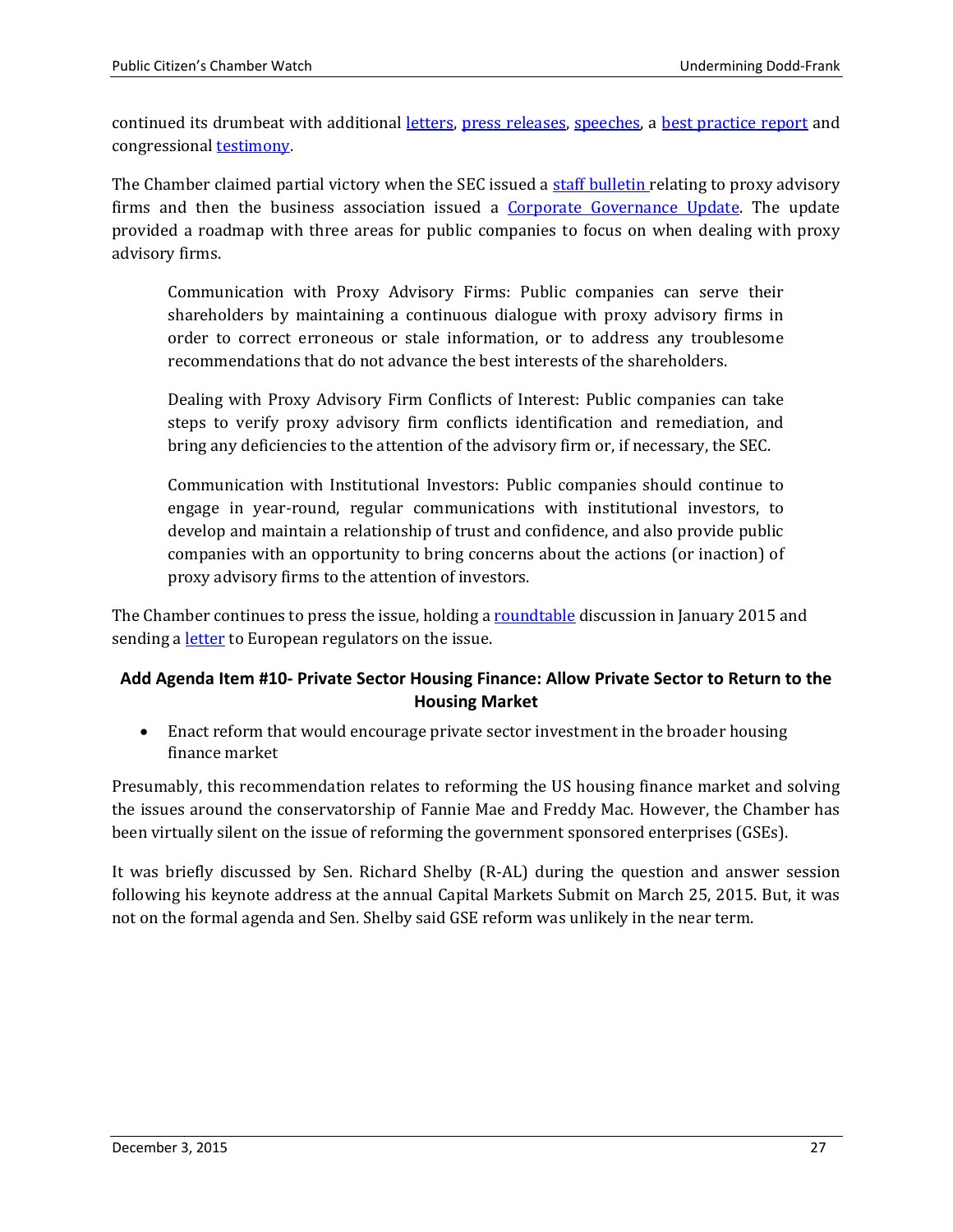# **Part III. The Replace Agenda**

<span id="page-27-0"></span>The final section of the FAR Agenda is limited to two areas where the Chamber has fought hard and is losing (or has lost). The first item relates to creating a fiduciary duty standard for those providing advice to consumers on investing for retirement. While the rule has not been finalized, there appears to be a good deal of momentum. With the time winding down on the Obama Administration, many observers believe there will be a push to complete the rules by year's end.

The other Replace agenda item relates to disclosure requirements enacted by Dodd-Frank. As indicated above, the Chamber has taken issue or legally challenged a number of SEC rules promulgated under Dodd-Frank. The issues identified in this priority fall squarely in that category.

## <span id="page-27-1"></span>**Replace Agenda Item #1- Fiduciary Standard: Preserve Choice and Affordability for Retail Investment and Retirement Savings**

- Ensure investors have freedom of choice in how they save for retirement
- Codify lower standard of care for broker-dealers
- Require SEC, DOL and FINRA to coordinate on rules relating to retirement savings
- Limit DOL rules to ERISA-based plans

Stopping or watering down the Department of Labor's (DOL) fiduciary duty/conflict of interest proposal may be the Chamber's top near-term financial regulatory priority.

DOL proposed its <u>[original rule](http://www.dol.gov/ebsa/regs/cmt-1210-AB32.html)</u> in October 2010. In general terms, the proposal expanded the definition of fiduciary duty under the Employee Retirement Income Security Act of 1974 (ERISA). It proposed to impose fiduciary obligations on persons meeting covered relationship and activity criteria.

The Chambers strongly opposed the proposal in a [letter](http://www.dol.gov/ebsa/pdf/1210-AB32-112.pdf) to DOL. It identified 12 recommendations for amending the proposal:

- We Strongly Urge the DOL to Coordinate with the Securities and Exchange Commission.
- Removal of the "Regular Basis" and "Primary Basis" Requirements for Investment Advice May be Overly Broad.
- Making Appraisals and Fairness Opinions Investment Advice is an Expansion of the Statute.
- The Proposal May Unintentionally Harm Employee Stock Ownership Plans.
- The Recommendation to Take a Distribution Should be Considered Investment Advice.
- The Final Rule Should Continue to Preserve the Status of Investment Education Under Interpretive Bulletin 96-1.
- The Final Rule Should Clarify the Marketing Exception.
- The Final Rule Should Clarify that Advice about Investments May Not be "Investment Advice" Under the Statute.
- The Final Rule Should Clarify that Certain Employees of Plan Sponsors are Not Fiduciaries.
- Further Consideration Should be Given to the Application of the Rules to Broker-Dealers.
- Individual Retirement Accounts Should be Excluded From the Regulation At This Time.
- The Effective Date Should Be Extended to 12 Months Following the Date of Publication of the Final Rule.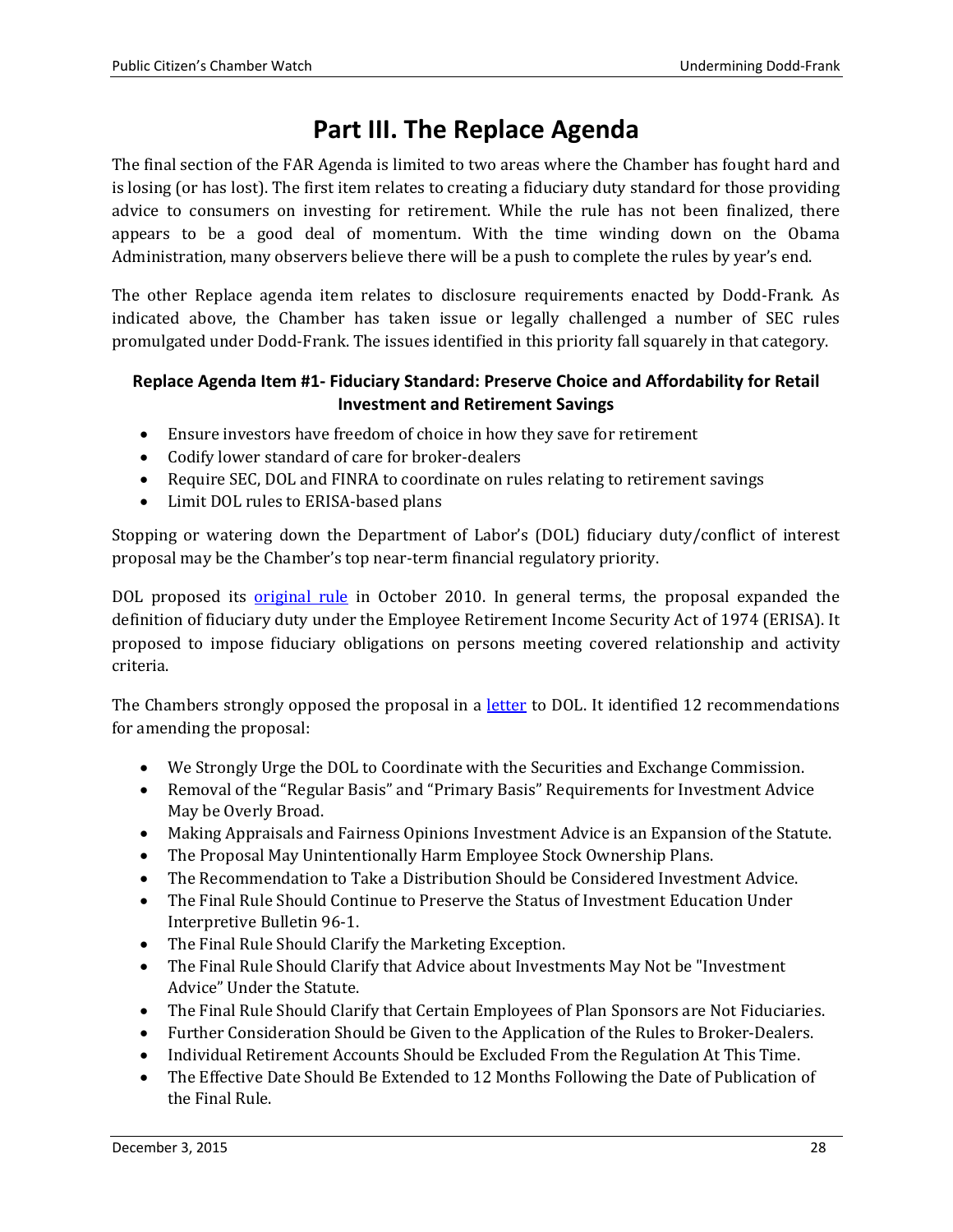In September 2011, DOL withdrew the proposal when it [announced](http://www.dol.gov/ebsa/newsroom/2011/11-1382-NAT.html) plans to re-propose the rule.

In October 2013, the Chamber sent a [letter](http://www.centerforcapitalmarkets.com/wp-content/uploads/2014/02/2013-10.28-KV_HR2374_RetailInvestorProtectionAct_House.pdf) to Congress supporting the Retail Investor Protection Act which would delay the re-proposal by DOL until the SEC were to issue regulations relating to the obligations of broker-dealers. The Chamber went on to announce to lawmakers it would be using their votes on the bill and a related amendment in the Chamber's "How They Vote" scorecard. The bill was passed by the House in October 2013, but was not acted upon in the Senate.

In April 2015, DOL proposed a [revised rule](http://www.dol.gov/ebsa/regs/conflictsofinterest.html) on conflicts of interest. According to DOL, the rule is intended to:

- Require more retirement investment advisers to put their client's best interest first, by expanding the types of retirement investment advice covered by fiduciary protections.
- Preserve access to retirement education.
- Distinguish "order-taking" as a non-fiduciary activity.
- Carve out sales pitches to plan fiduciaries with financial expertise.
- Lead to gains for retirement savers in excess of \$40 billion over the next 10 years.

Following the re-issuance, the Chamber initiated an all-out assault on the proposal and [announced](http://www.thinkadvisor.com/2015/03/03/us-chamber-of-commerce-vows-to-use-every-tool-agai) it would use "every tool" in its arsenal to voice its concerns to the fiduciary duty rule.

It sent four comment letters (questioning the [overall proposal,](http://www.centerforcapitalmarkets.com/wp-content/uploads/2015/07/2015-7-17-DOL-Fiduciary-Letter.pdf) [economic analysis](http://www.centerforcapitalmarkets.com/wp-content/uploads/2013/08/2015-7.20-comments_to_the_employee_benefits_security_administration_re_fiduciary_economic_analysis.pdf) and [best interest](http://www.centerforcapitalmarkets.com/wp-content/uploads/2015/07/2015-07-20-DOL-Proposed-Best-Interest-Contract-Exemption-letter.pdf)  [contract exemption](http://www.centerforcapitalmarkets.com/wp-content/uploads/2015/07/2015-07-20-DOL-Proposed-Best-Interest-Contract-Exemption-letter.pdf) and identifying the impact on [small businesses\)](http://www.centerforcapitalmarkets.com/wp-content/uploads/2015/07/2015-7.21-fiduciary_-_small_business_joint_comment_letter.pdf). It also organized a [group letter](http://www.centerforcapitalmarkets.com/wp-content/uploads/2015/07/150721_Coalition_FiduciaryAdviceUnderERISA_Congress.pdf) to Members of Congress.

The Chamber summarized its opposition to the proposal as follows:

On April 14, 2015, DOL issued a re-proposal of the fiduciary rule, relabeled the Conflicts of Interest rule that incorporates even more expansive changes than the original proposal. While the re-proposal includes all the sweeping changes as the original rule, it also wraps in distributions and rollover advice as a fiduciary activity, and narrows the carve outs and exclusions. The re-proposal includes Prohibited Transaction Exceptions (PTEs) that DOL uses to try to respond to the concerns, but PTEs are so extremely complex, rigid, written without a proper understanding of how the market works, that they are ultimately unworkable.

This is an active issue and it is expected the Chamber will remain active in contesting its concerns about the proposed rule.

#### <span id="page-28-0"></span>**Replace Agenda Item #2- Governance: Protect Investors from Special Interest Agendas**

- Repeal corporate governance and executive compensation disclosures.
- Support reasonable disclosure.
- Give retail investors a voice in corporate governance.

Another hot button issue for the Chamber revolves around the empowerment of shareholders. Title IX of Dodd-Frank established a number of important investor self-help remedies, including provisions on proxy access, clawbacks and various disclosure requirements on executive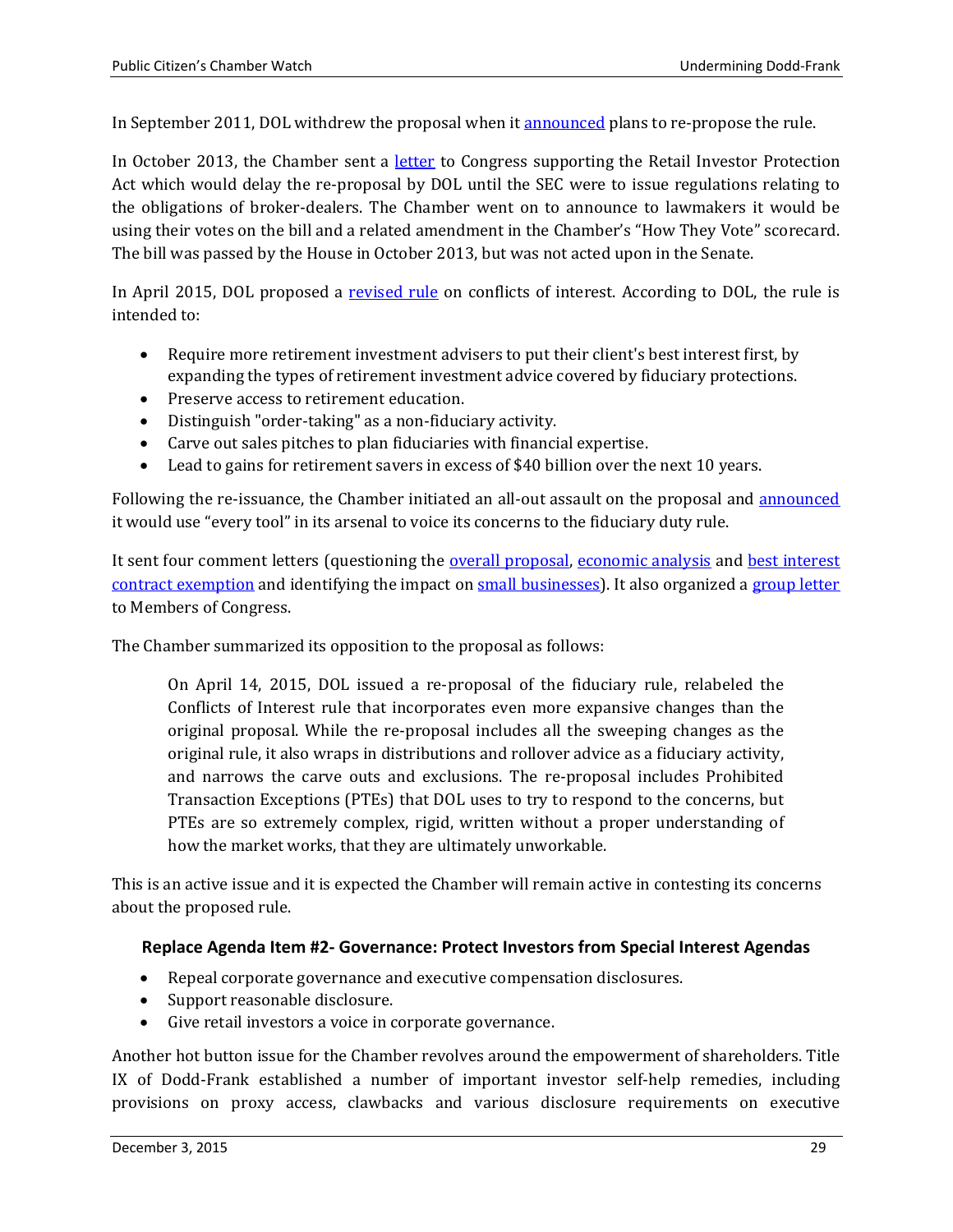compensation, insider hedging, conflict minerals, resource extraction and other issues. The Chamber has opposed most of these efforts, including suing the SEC (and prevailing) over several final rules (i.e. [proxy access,](https://www.uschamber.com/press-release/us-chamber-joins-business-roundtable-lawsuit-challenging-securities-and-exchange) [conflict minerals](http://www.bloomberg.com/news/articles/2012-10-22/sec-sued-over-conflict-minerals-rule-by-business-groups) and [resource extraction\)](http://www.chamberlitigation.com/api-and-chamber-commerce-et-al-v-us-securities-and-exchange-commission-sec) provided for in Dodd-Frank.

The Chamber also wrote a <u>[letter](http://www.sec.gov/comments/4-637/4637-1198.pdf) t</u>o the SEC objection to a petition for rulemaking relating to corporate disclosure of political expenditures.

Recently, the SEC finalized it [rule](http://www.sec.gov/news/pressrelease/2015-160.html) on disclosure of the CE0-median worker pay ratio. The Chamber submitted a [comment letter](http://www.sec.gov/comments/s7-07-13/s70713-969.pdf) opposing the proposal and developed a [white paper](https://www.uschamber.com/press-release/us-chamber-report-finds-sec-woefully-underestimated-impact-proposed-pay-ratio-rule) which may lay the foundation for another lawsuit against the SEC.

While the Chamber has included its recommendation on empowering retail investors in its 2013, 2014 and 2105 FAR Agenda, scant information can be found on the Chamber's efforts to advance this goal. The only reference to retail investors found in Chamber materials related to its [attack](https://www.uschamber.com/press-release/new-sec-special-interest-proxy-access-rule-%E2%80%9Cgiant-step-backwards%E2%80%9D-investors) on the SEC's proxy access rule.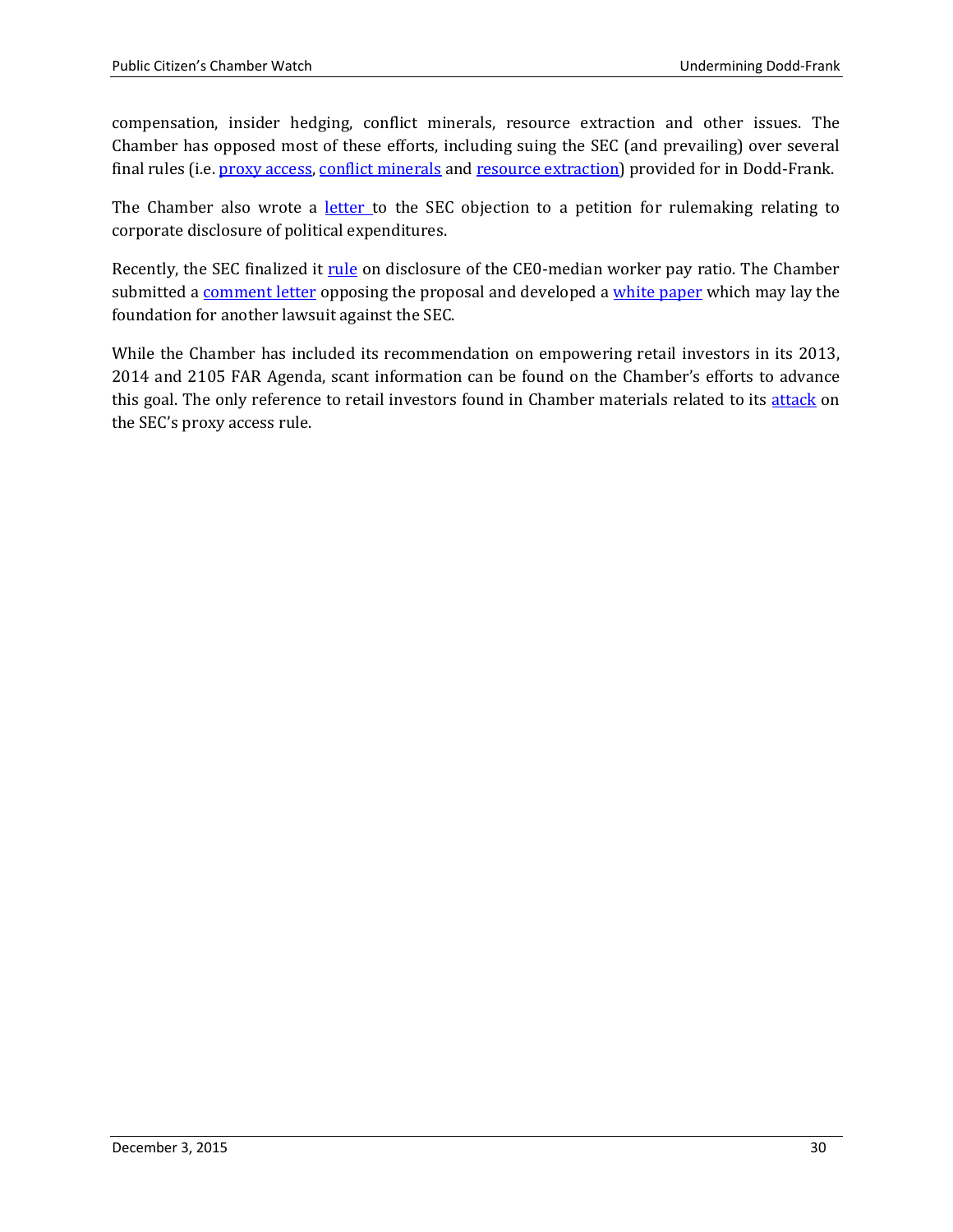# **SECTION 2**

# <span id="page-30-0"></span>**Chamber Ties to Wall Street and Political Contributions**

<span id="page-30-1"></span>The final section of this review will focus on the link between the Chamber and the financial services industry.

The Chamber has a board of directors with 118 members. Of those members, 17 have ties to the financial service industry. None of the Chamber's board members are associated with a depository institution. Three of the members work for asset management firms; six work for hedge funds or private equity firms; and eight work for insurance/reinsurance companies. The following is a graphical summary of political contributions made by each of the 17 board members with ties to the financial services industry during the 2013-2014 election cycle.

#### **Political Contributions in 2013-2014 Election Cycle By Chamber Board Members Who Work in Financial Services Industry**

| Name                | Employer                     | Political<br>Contributions | <b>Notes</b>                                                                                                                                                       |
|---------------------|------------------------------|----------------------------|--------------------------------------------------------------------------------------------------------------------------------------------------------------------|
| John Bachmann       | <b>Edward Jones</b>          | \$7,300                    | Individual contributions to Rep. Ann<br>Wagner (R-MO) and Sen. Lindsey<br>Graham (R-SC); Gave \$5,000 to the<br>ChamberPAC                                         |
| Thomas D Bell Jr    | <b>Mesa Capital Partners</b> | \$80,900                   | All contributions to Republicans or<br>conservative organizations, including<br>\$35,000 to the Southern Conservatives<br>Fund                                     |
| Adam Cooper         | Citadel LLC                  | \$28,800                   | Vast majority to Republicans with at<br>least \$3,300 to Democrats; Gave \$5,000<br>to Managed Funds Assoc.                                                        |
| C A Howlett         | <b>Indigo Partners</b>       | \$20,700                   | All contributions to Republicans,<br>including \$5,000 to the National<br>Republican Study Committee; Gave<br>\$2,000 to the Chamber                               |
| David Jacobson      | <b>BMO Financial</b>         | \$8,000                    | Gave \$5,000 to Republicans, \$3,000 to<br><b>Democrats</b>                                                                                                        |
| Dayton H. Molendorp | <b>OneAmerican Financial</b> | \$27,250                   | All contributions to Republicans,<br>including \$20,000 to the RNC and \$2,000<br>to the NRSC                                                                      |
| Brian O'Hara        | <b>Front Street Advisors</b> | \$5,000                    | Made a single \$5,000 contribution to the<br>Chamber                                                                                                               |
| James M Power       | <b>CUNA Mutual</b>           | \$240                      | Made a single \$240 contribution to<br><b>CUNA PAC</b>                                                                                                             |
| Randal K Quarles    | <b>Cynosure Investments</b>  | \$38,000                   | All contributions to Republicans,<br>including \$32,400 to the NRSC                                                                                                |
| Chad Robinson       | Clark Robinson Capital       | \$0                        |                                                                                                                                                                    |
| John Ruan III       | <b>BTC Financial</b>         | \$35,195                   | All contributions to Republicans; Gave<br>\$10,000 to the Chamber; Gave \$6,745 to<br>Ruan Companies PAC; Ruan Companies<br>donated \$42,300, 97% of which went to |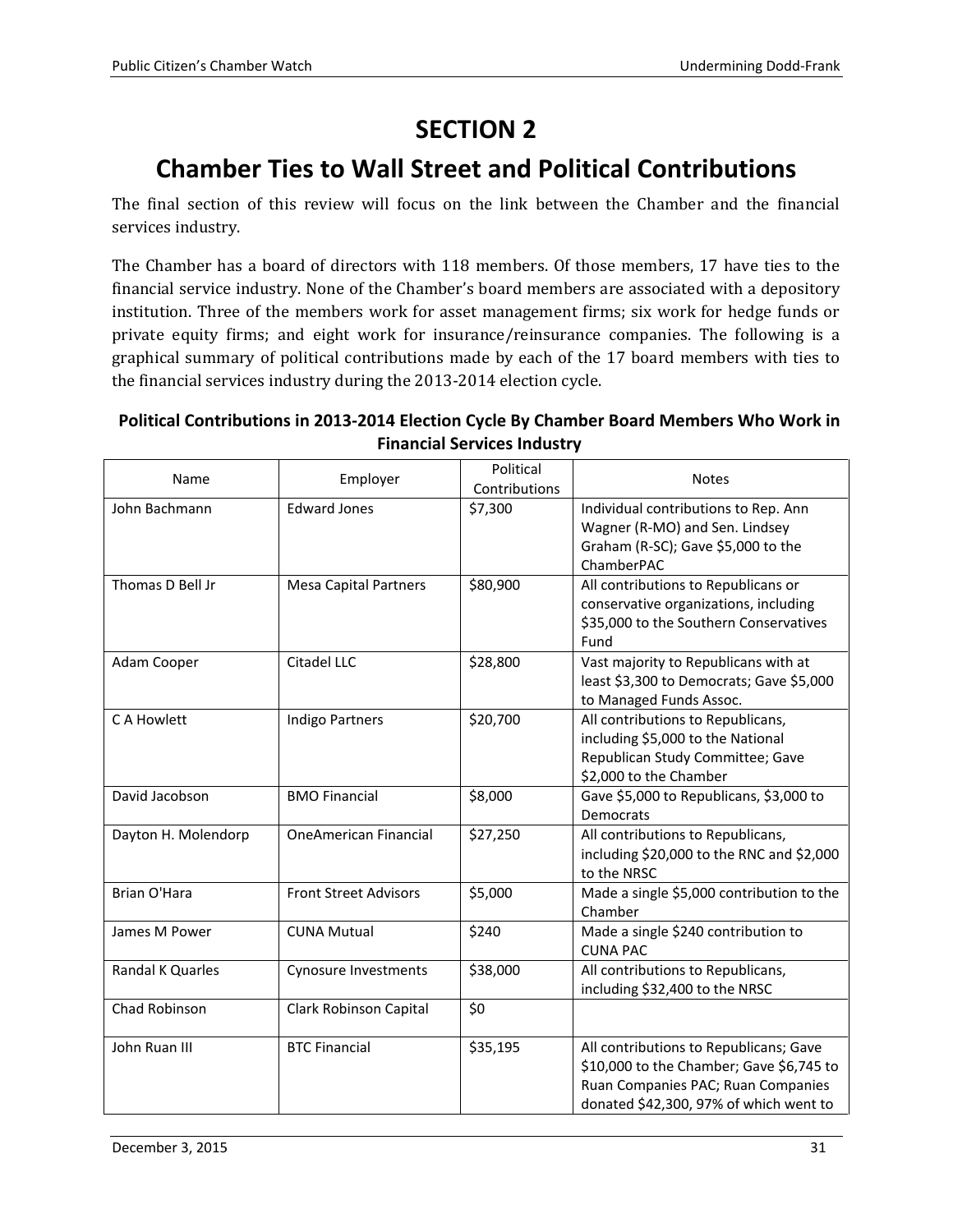| Name                    | Employer                 | Political<br>Contributions | <b>Notes</b>                            |
|-------------------------|--------------------------|----------------------------|-----------------------------------------|
|                         |                          |                            | Republicans                             |
|                         |                          |                            |                                         |
| <b>Edward B Rust Jr</b> | <b>State Farm Mutual</b> | \$37,100                   | Gave \$15,000 to other company PACs;    |
|                         |                          |                            | Most contributions to Republicans.      |
| Tracy G Schmidt         | <b>CNL Financial</b>     | \$7,600                    | Two contributions: \$5,000 to CNL       |
|                         |                          |                            | Financial PAC; \$2,600 to Rep. Daniel   |
|                         |                          |                            | Webster (R-FL)                          |
| Donald J Shepard        | AEGON                    | \$75,100                   | All contributions to Republicans,       |
|                         |                          |                            | including \$25,000 to the RNC, \$25,000 |
|                         |                          |                            | to the NRSC; Gave \$5,000 to the        |
|                         |                          |                            | Chamber; Gave \$5,000 to CSX Corp PAC   |
| Mark E Watson III       | Argo Group Int'l         | \$12,400                   | All contributions to Republicans,       |
|                         |                          |                            | including \$7,400 to the NRCC           |
| Thomas J Wilson         | Allstate Insurance       | \$15,089                   | All contributions to Allstate PAC       |
| Joan Woodward           | The Travelers Co         | \$13,500                   | Gave \$10,000 to Travelers PAC; \$1,500 |
|                         |                          |                            | to Sen. Rob Portman (R-OH); \$1,000 to  |
|                         |                          |                            | Defend America PAC; and \$1,000 to the  |
|                         |                          |                            | Chamber                                 |
|                         |                          | \$412,174                  |                                         |
|                         |                          |                            |                                         |

*[www.opensecrets.org](http://www.opensecrets.org/)*

In addition to these individual contributions by a subset of the Chamber's board, the ChamberPAC itself contributed \$450,475 during the 2013-2014 election cycle, including \$268,775 to 82 candidates. Of those 82 candidates, only one was a Democrat, Dan Maffei of New York, who lost his 2014 reelection.

More importantly, the Chamber spent more than \$35 million from its treasury in the form of purportedly independent activities to influence elections during the 2013-2014 election cycle. This money primarily paid for advertisements. The expenditures it was required to report to the Federal Election Commission were divided between "express advocacy," in which its ads exhorted voters to support or oppose a candidate, and "electioneering communications," which are television and radio messages broadcast near an election that mention a candidate but do not expressly advocate his or her election or defeat. Such messages are sometimes known as "sham issue ads" because their effect is to influence voters' views of the candidates but they are exempt from certain rules that pertain to express advocacy expenditures.

The Chamber spent \$21 million to influence 47 general election races, of which its preferred candidate won 36, according to Center for Responsible Politics. Of the funds expended, \$1 million was spent to expressly oppose Republicans, \$1.4 million was spent to oppose Democrats, \$11.6 million was spent to support Republicans and \$0 was spent to support Democrats. The balance of their political spending was used for "electioneering communications" which does not expressly advocate the election or defeat of a candidate, but refers to a candidate.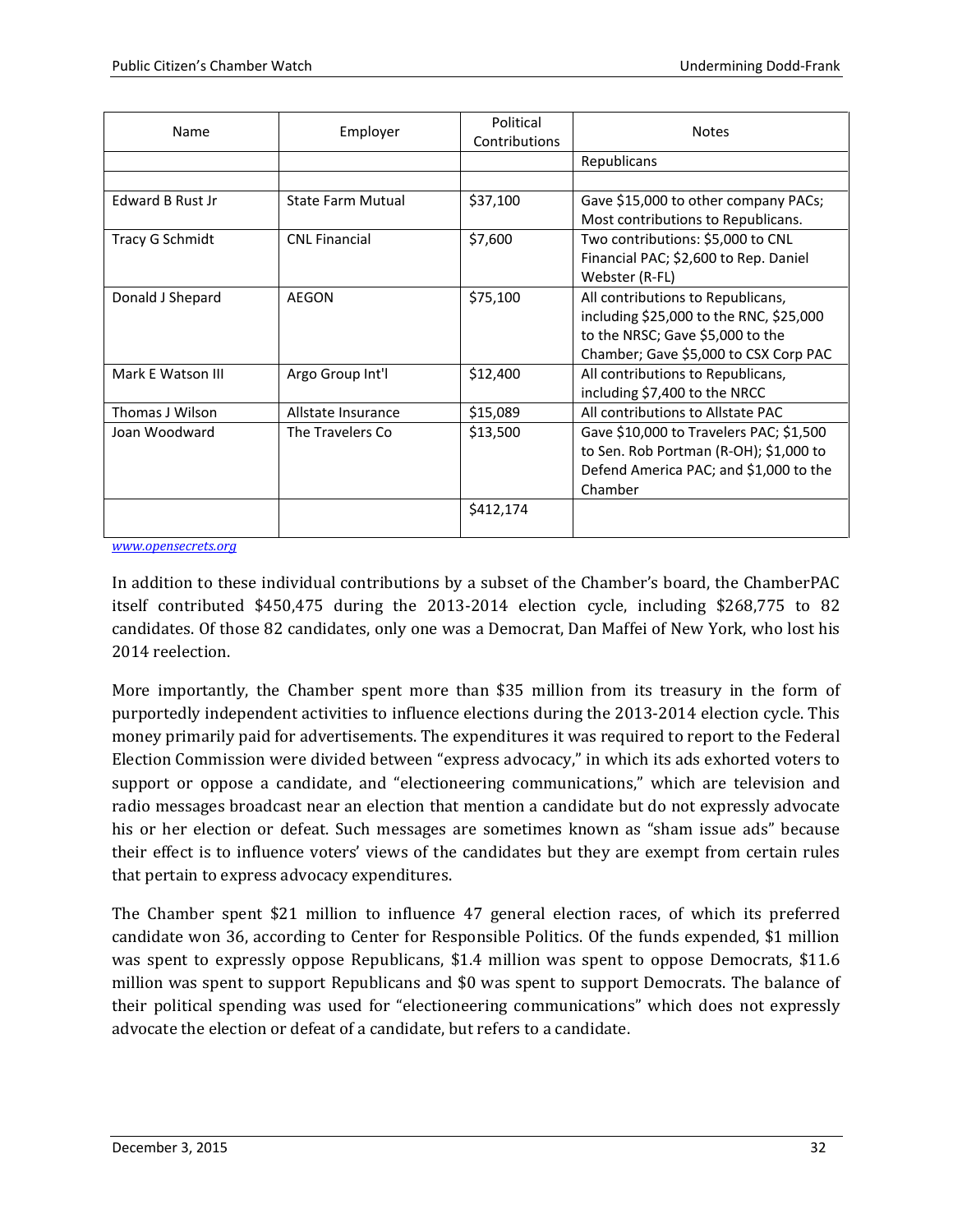| candidates they backed with independent expenditures in support of them or in opposition to their<br>opponents. The chart also includes amounts spent by the candidate during the cycle. |                        |                             |                                                      |  |
|------------------------------------------------------------------------------------------------------------------------------------------------------------------------------------------|------------------------|-----------------------------|------------------------------------------------------|--|
| Senate Candidate                                                                                                                                                                         | Candidate Expenditures | <b>Chamber Expenditures</b> | <b>Chamber Spending</b><br>Expressed as a Percentage |  |

The Chamber invested substantially in eight 2014 U.S. Senate races. The following is a chart of the

|              |                | Expressed as a Percentage |
|--------------|----------------|---------------------------|
|              |                | of Candidate's Spending   |
| \$30,435,557 | \$1,569,620    | 5.2%                      |
| \$8,006,033  | \$2,343,379    | 29.3%                     |
| \$7,994,014  | \$1,325,684    | 16.6%                     |
| \$10,955,926 | \$4,525,345    | 41.3%                     |
| \$12,490,384 | \$3,273,974    | 26.2%                     |
| \$12,418,374 | \$3,128,862    | 25.2%                     |
| \$7,868,305  | $$1,200,000^8$ | 15.3%                     |
| \$9,163,652  | \$2,599,023    | 28.4%                     |
|              |                |                           |

Source:

When one looks at the substantial monetary boost the Chamber gave these candidates, it is plain the Chamber's spending gives it substantial political leverage.

To put the spending in context, look at the example of Sen. Thom Tillis (R-NC). As noted above, the Chamber's expenditures totaled 41.3% of the amount the Tillis campaign itself spent. By contrast, the combined total of all 571 political action committee (PAC) contributions was \$1,616,561 or 14.8% of his campaign funds expended. In addition, the highest single donation totaled \$126,300 or 1.2% of his fund.

The numbers are equally compelling for candidates in smaller House races. The Chamber spent more than \$500,000 on 11 House races last cycle. The following chart once again shows the amounts the candidate and Chamber each spent on the 2014 election.

| <b>House Candidate</b> | Candidate Expenditures | <b>Chamber Expenditures</b> | Percentage |
|------------------------|------------------------|-----------------------------|------------|
| David Jolly (R-FL)     | \$1,810,874            | \$1,200,000                 | 66.3%      |
| Terri Lynn Land (R-MI) | \$12,270,048           | \$500,000                   | 4.1%       |
| Doug Ose (R-CA)        | \$5,114,546            | \$600,806                   | 11.7%      |
| Robert Dold (R-IL)     | \$347,772              | \$950,000                   | 273.2%     |
| Dan Benishek (R-MI)    | \$2,158,322            | \$500,422                   | 23.2%      |
| David Valadao (R-CA)   | \$2,732,693            | \$550,000                   | 20.1%      |
| Stewart Mills (R-MN)   | \$2,087,731            | \$800,040                   | 38.3%      |
| Richard Tisei (R-MA)   | \$2,008,059            | \$700,212                   | 34.9%      |
| Chris Gibson (R-NY)    | \$2,981,041            | \$650,416                   | 21.8%      |
| Mike Coffman (R-CO)    | \$4,708,362            | \$750,766                   | 15.9%      |
| Martha McSally (R-AZ)  | \$731,868              | \$600,273                   | 82.0%      |

 <sup>5</sup> The percentage of the Chamber's independent expenditures as a function of the candidate's own spending.

<span id="page-32-0"></span><sup>6</sup> As a sitting Senator, this candidate's election cycle went from 2009 until 2014.

<span id="page-32-1"></span><sup>7</sup> All fund expended during primary election, in which candidate lost.

<span id="page-32-2"></span><sup>8</sup> All funds expended during primary election, in which candidate won.

<span id="page-32-3"></span> $9$  The percentage of the Chamber's independent expenditures as a function of the candidate's own spending.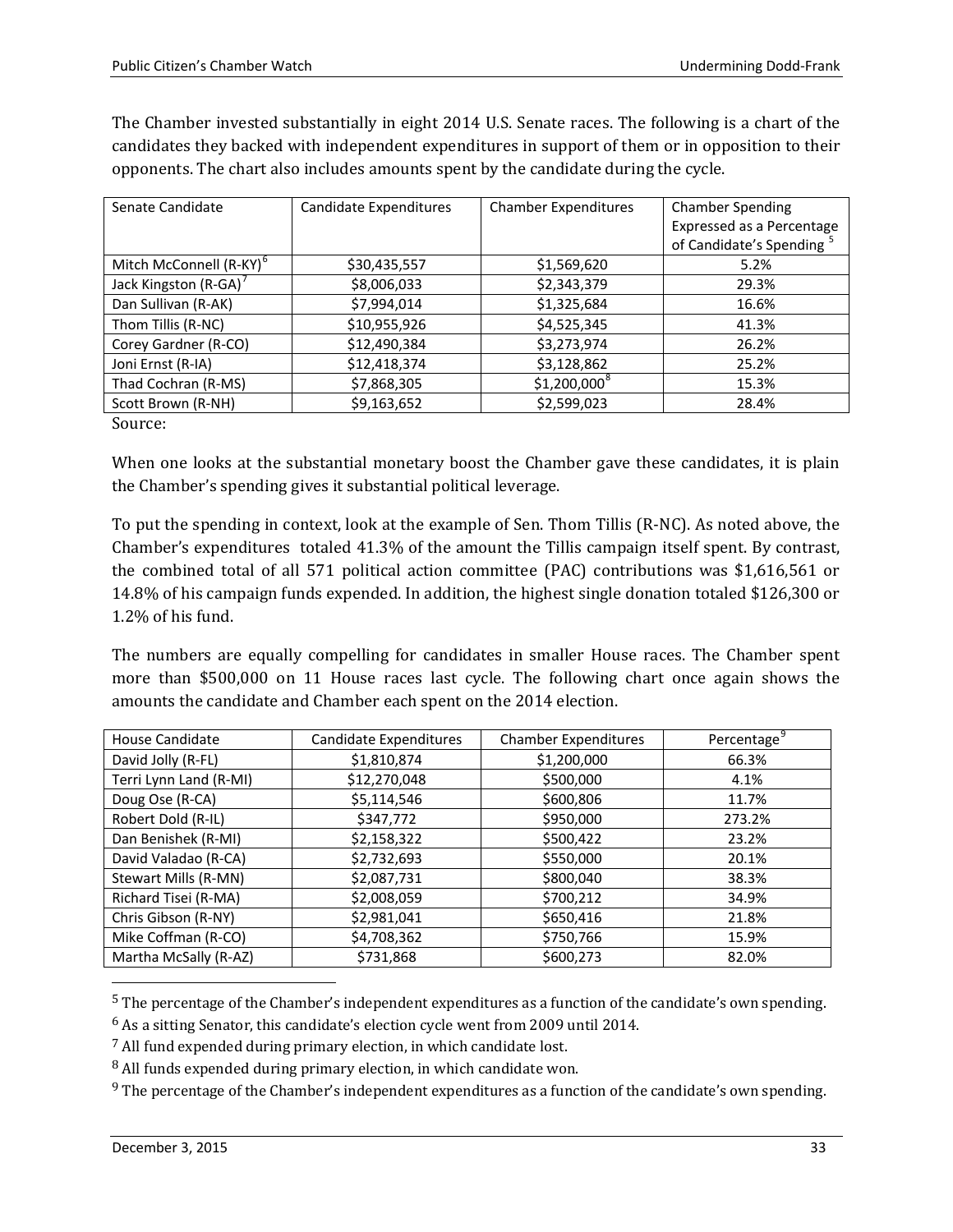So, what has the Chamber received from Republican lawmakers in the current Congress so far? So far, quite a bit as identified below.

On January 13, the House passed the [Regulatory Accountability Act of 2015](https://www.congress.gov/bill/114th-congress/house-bill/185?q=%7B%22search%22%3A%5B%22%5C%22hr185%5C%22%22%5D%7D&resultIndex=1) which would impose new cost-benefit requirements on government agencies. The bill was rejected by the vast majority of Democrats, many of whom saw it as an attempt to [thwart government regulation.](http://www.huffingtonpost.com/2015/01/13/regulation-stealth-attack_n_6465900.html) The Chamber urged passage of the bill in a [letter](https://www.uschamber.com/sites/default/files/1.12.15-_multi-industry_letter_to_the_house_supporting_h.r._185_the_regulatory_accountability_act.pdf) to Congress. The President vowed to veto the bill. Not surprisingly the Chamber ha[s endorsed](https://www.uschamber.com/sites/default/files/documents/files/8.6.15-_hill_letter_to_sens._portman_king_collins_supporting_introduction_of_the_regulatory_accountability_act.pdf) a similar [bill](https://www.congress.gov/bill/114th-congress/senate-bill/2006?q=%7B%22search%22%3A%5B%22regulatory+accountability+act%22%5D%7D&resultIndex=1) recently introduced in the Senate.

On January 14, the House passed the [Promoting Job Creation and Reducing Small Business Burdens](https://www.congress.gov/bill/114th-congress/house-bill/37?q=%7B%22search%22%3A%5B%22%5C%22hr37%5C%22%22%5D%7D&resultIndex=1)  [Act,](https://www.congress.gov/bill/114th-congress/house-bill/37?q=%7B%22search%22%3A%5B%22%5C%22hr37%5C%22%22%5D%7D&resultIndex=1) which would revise derivatives rules, delay restrictions on collateralized loan obligations in the so-called Volcker Rule and ease SEC disclosure requirements. House Democratic Leader Nancy Pelosi (D-CA) called it a New Year's present to the big banks. The Chamber strongly supported the bill in a [letter](http://www.centerforcapitalmarkets.com/wp-content/uploads/2015/01/2015-1.12-KV_HR37_PromotingJobCreationAndReducingSmallBusinessBurdensAct_House1.pdf) to Congress emphasizing to lawmakers it would be using their votes on the bill in the Chamber's "How They Vote" scorecard. To date, the Senate has not acted on this bill.

On February 4, the House passed the [Unfunded Mandates Information and Transparency Act of](https://www.congress.gov/bill/114th-congress/house-bill/50?q=%7B%22search%22%3A%5B%22%5C%22hr50%5C%22%22%5D%7D&resultIndex=1)  [2015.](https://www.congress.gov/bill/114th-congress/house-bill/50?q=%7B%22search%22%3A%5B%22%5C%22hr50%5C%22%22%5D%7D&resultIndex=1) This bill, described above, was strongly supported by the Chamber.

On February 5, the House passed the [Small Business Regulatory Flexibility Improvements Act of](https://www.uschamber.com/sites/default/files/2.3.15-_multi-organization_letter_supporting_h.r._527_the_small_business_regulatory_flexibility_improvements_act.pdf)  [2015,](https://www.uschamber.com/sites/default/files/2.3.15-_multi-organization_letter_supporting_h.r._527_the_small_business_regulatory_flexibility_improvements_act.pdf) which would require regulatory agencies to provide a separate economic analysis regarding the potential impact proposed regulations would have on small businesses. The Chamber organized a sign-on [letter](https://www.uschamber.com/sites/default/files/2.3.15-_multi-organization_letter_supporting_h.r._527_the_small_business_regulatory_flexibility_improvements_act.pdf) supporting the measure. The bill was opposed by 160 Democrats and no Republicans. The Senate has not acted on this bill.

On April 14, the House passed two bills that would undermine important consumer protections in the mortgage market. The **Preserving Access to Manufactured Housing Act of 2015** would eliminate protections established by Congress and implemented by the CFPB regarding mortgages for manufactured homes. The [Mortgage Choice Act of 2015](https://www.congress.gov/bill/114th-congress/house-bill/685?q=%7B%22search%22%3A%5B%22%5C%22hr685%5C%22%22%5D%7D&resultIndex=1) would create a loophole for mortgage fees, allowing loan originators to avoid certain underwriting requirements. The Senate has held hearings on the Mortgage Choice bill, but taken no other action. President Obama has vowed to veto both bills.

On April 22, the House passed the [Bureau of Consumer Financial Protection Advisory Boards Act](https://www.congress.gov/bill/114th-congress/house-bill/1195?q=%7B%22search%22%3A%5B%22Bureau+Consumer+Financial+Protection+Advisory+Boards+Act%22%5D%7D&resultIndex=1) which would require the CFPB to create a small business advisory group. The bill would also severely limit the CFPB budget. According to estimates, it would limit the amount the CFPB could request from the Fed over the next two years, cut the agency's budget by \$45 million over five years, and cut it by \$100 over 10. Predictably, the Chamber supported the bill in a [letter](https://www.uschamber.com/sites/default/files/150324_hr601_hr1195_hr1259_hr1265_hensarling_waters.pdf) sent to the House Financial Services Committee. The Senate has taken no action on the bill and the President has threatened to veto it.

On June 9, the House passed the [Commodity End User Relief Act](https://www.congress.gov/bill/114th-congress/house-bill/2289?q=%7B%22search%22%3A%5B%22%5C%22hr2289%5C%22%22%5D%7D&resultIndex=1) which would impose duplicative and burdensome cost-benefit requirements on the CFTC. It would also undermine the CFTC's efforts to implement the end-user and cross-border provisions in Dodd-Frank. The Chamber